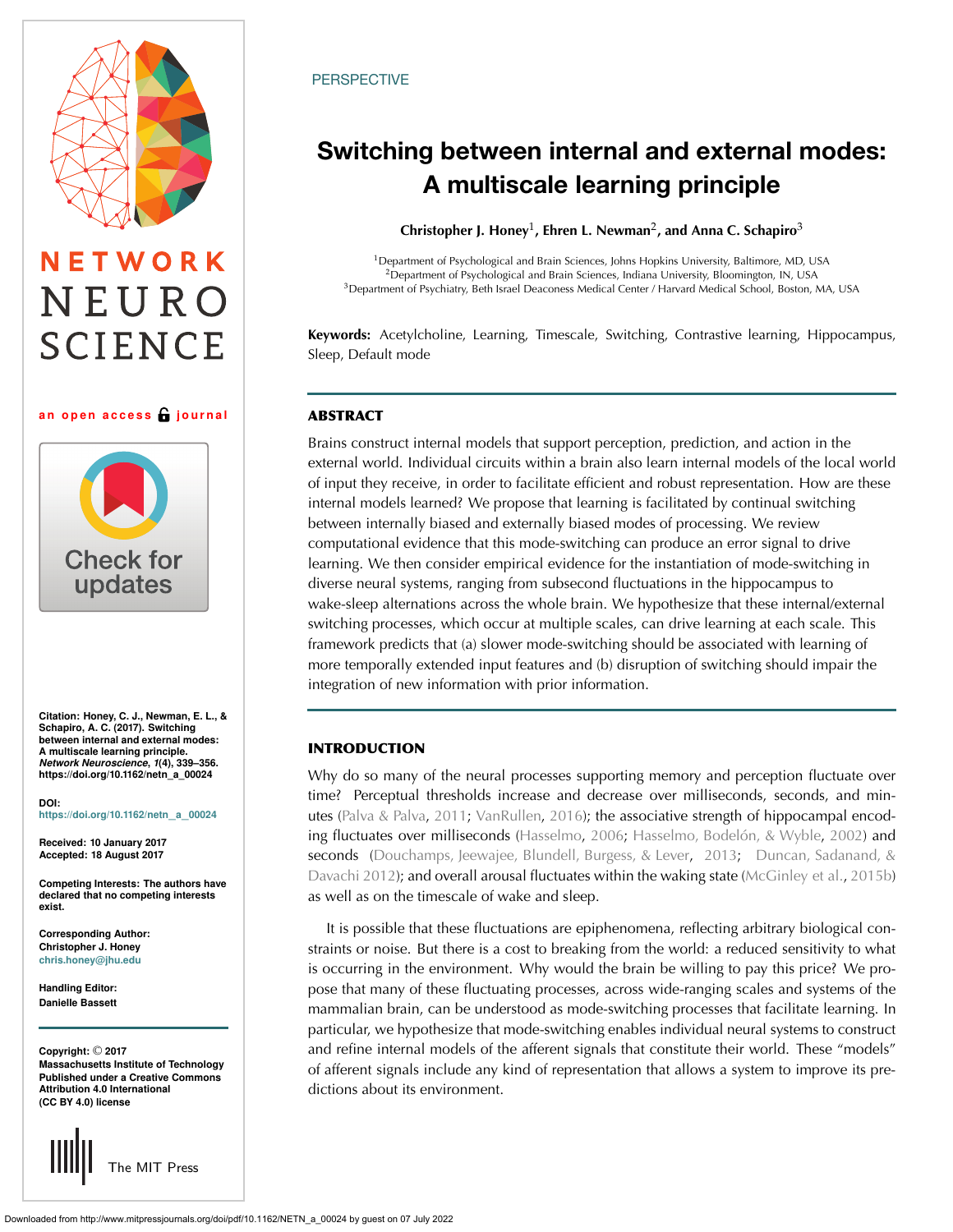

<span id="page-1-0"></span>**Figure 1.** Switching between internally and externally biased modes. (A) Schematic of internally and externally biased modes of processing. (B) Illustration of switching between external and internal drivers of activity at multiple timescales simultaneously. In the time it takes for an animal to navigate a linear track, areas like the hippocampus switch between internally and externally biased modes at fast and slow timescales simultaneously, as caricatured by the two black sine waves. The net result, as shown by the bottom mode strength chart, is that each mode is sampled often but the dominance of one mode over the other changes gradually.

What are the modes between which neural systems vary? Building on ideas developed by Hasselmo (1995), we refer to them as "internally biased" and "externally biased" modes. The basic properties of these modes are summarized in [Figure 1.](#page-1-0) The "internal" mode is biased toward recurrent or top-down drivers. In this mode, prior learning shapes the neural dynamics, effectively driving the current activation state toward the learned patterns that comprise an internal model. Functionally, this supports perceptual processing by enabling pattern completion and prediction. The "external" mode, in contrast, enhances the relative strength of feedforward drive. In this mode, incoming signals from the world or afferent regions shape the neural dynamics, effectively driving the current activation state to reflect the structure of the input.

Which anatomical pathways correspond to "internal" and "external" processing? The answer depends on how information flows from the world to arrive at each neural system. In the case of V1, "external" input is provided by the lateral geniculate nucleus, while "internal" input involves local pyramidal neurons and top-down visual projections. In the case of the hippocampus, "external" input is provided via superficial layers of the entorhinal cortex, while "internal" input depends on synapses within and between CA3 and CA1. When considering the cerebrum as a whole, most "external" input is associated with thalamic projections to sensory cortices, while "internal" input occurs most strongly from higher-order cortices and in medial temporal and limbic systems. As a rule of thumb, more "internal" circuits are located a larger number of synapses away from the sensory periphery. Quantitative metrics can also be defined: [Figure 2](#page-2-0) illustrates a large-scale gradient of external-internal processing derived by Margulies et al. (2016) and network-theoretic tools that can quantify internal-external gradients [\(Della Rossa, Dercole, & Piccardi](#page-14-5), [2013\)](#page-14-5). Most fundamentally, external pathways are those that convey information from current or recent states of the world; internal pathways are those that convey information from a model of the world shaped by days and years of experience.

How might mode-switching aid learning? Computationally, neural systems are believed to learn by changing their representations according to the difference between expected and observed input. Switching between modes that are biased toward new or old information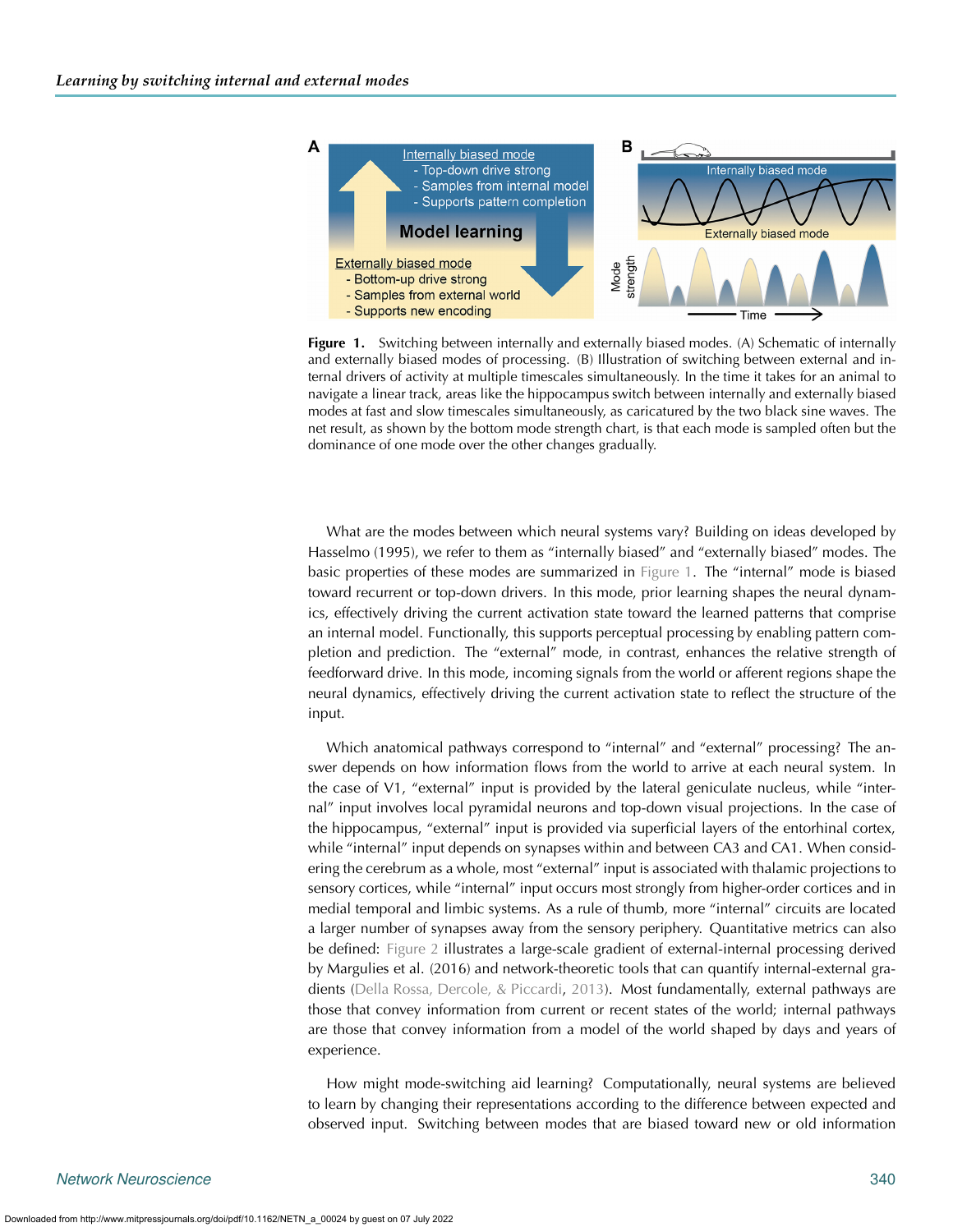

<span id="page-2-0"></span>**Figure 2.** Defining internally and externally biased circuits. (A) Macroscopic gradients from internal to external processing can be defined based on covariation in functional connectivity patterns. Network-theoretic tools such as (B) k-shell decomposition and (C) core-periphery profiling can also be used to define a node-specific measure of distance from the network core. Panel A is adapted from Margulies et al. (2016). Panels B and C are adapted from [Della Rossa et al.](#page-14-5) [\(2013\)](#page-14-5).

allows neural circuits to identify the contrast between these two sources of information, and thus to iteratively reduce the mismatch between them.

The sections below elaborate the evidence and reasoning behind this proposal. First, we outline the long-standing computational motivation for mode-switching. Then we review the empirical support for mode-switching in both the allocortex and the neocortex on faster timescales (milliseconds and seconds) and slower timescales (minutes to hours). Empirical support for the existence of mode-switching is substantial, while evidence for its role in learning is still in early stages. The theoretical utility of mode-switching leads us to the strong prediction that where there is evidence for switching between internally and externally biased modes, this may be used by the brain to benefit learning. Finally, we consider why the fluctuations occur on such a range of timescales, as well as the broader implications and predictions of this framework.

#### **COMPUTATIONAL ROLE OF SWITCHING MODES**

To think and act adaptively, animals build internal models that reflect relevant properties of the environment. Models of the environment enable diverse behaviors (including navigation, planning, tool use) and mental functions (search in noisy environments, imagery, prediction).

Many algorithms are known to shape accurate internal models in neural networks. The simplest algorithms are Hebbian: connections are strengthened between neurons that represent stimuli that occur together in space and time [\(Hebb,](#page-14-6) [1949](#page-14-6); [Hopfield](#page-15-1), [1982](#page-15-1)). These algorithms become more powerful, however, when the learning process is further driven by a mismatch, or error, signal [\(Rosenblatt](#page-16-1), [1958](#page-16-1); [Widrow & Hoff,](#page-17-1) [1960](#page-17-1)). The mismatch signal can be generated by switching between two modes. In the first mode, the network uses internal representations to generate a "guess" about the present environment (auto-encoder) or near-future environment (predictor). In the second mode, network activity is primarily driven by external input. To generate the mismatch signal, algorithms compare the patterns of activity resulting from these two modes.

Learning by propagating an output-layer error backward through layers of a network, proportional to how much each connection contributed to the error.

*Network Neuroscience* 341

The mismatch can be computed at an output layer and then propagated back to earlier lay-Backpropagation: ers (e.g., backpropagation; [Lillicrap, Cownden, Tweed, & Akerman,](#page-15-2) [2016;](#page-15-2) [Rumelhart, Hinton](#page-16-2) [& Williams,](#page-16-2) [1986\)](#page-16-3), or individual units within each layer of a network can compute mismatch based on more local information (e.g., [Bengio, Lee, Bornschein, Mesnard, & Lin](#page-13-0), [2015](#page-13-0); [Hinton & McClelland,](#page-15-3) [1988;](#page-15-3) [O'Reilly,](#page-16-4) [1996](#page-16-4); [Smolensky,](#page-16-5) [1986](#page-16-5)). Synaptic weights are then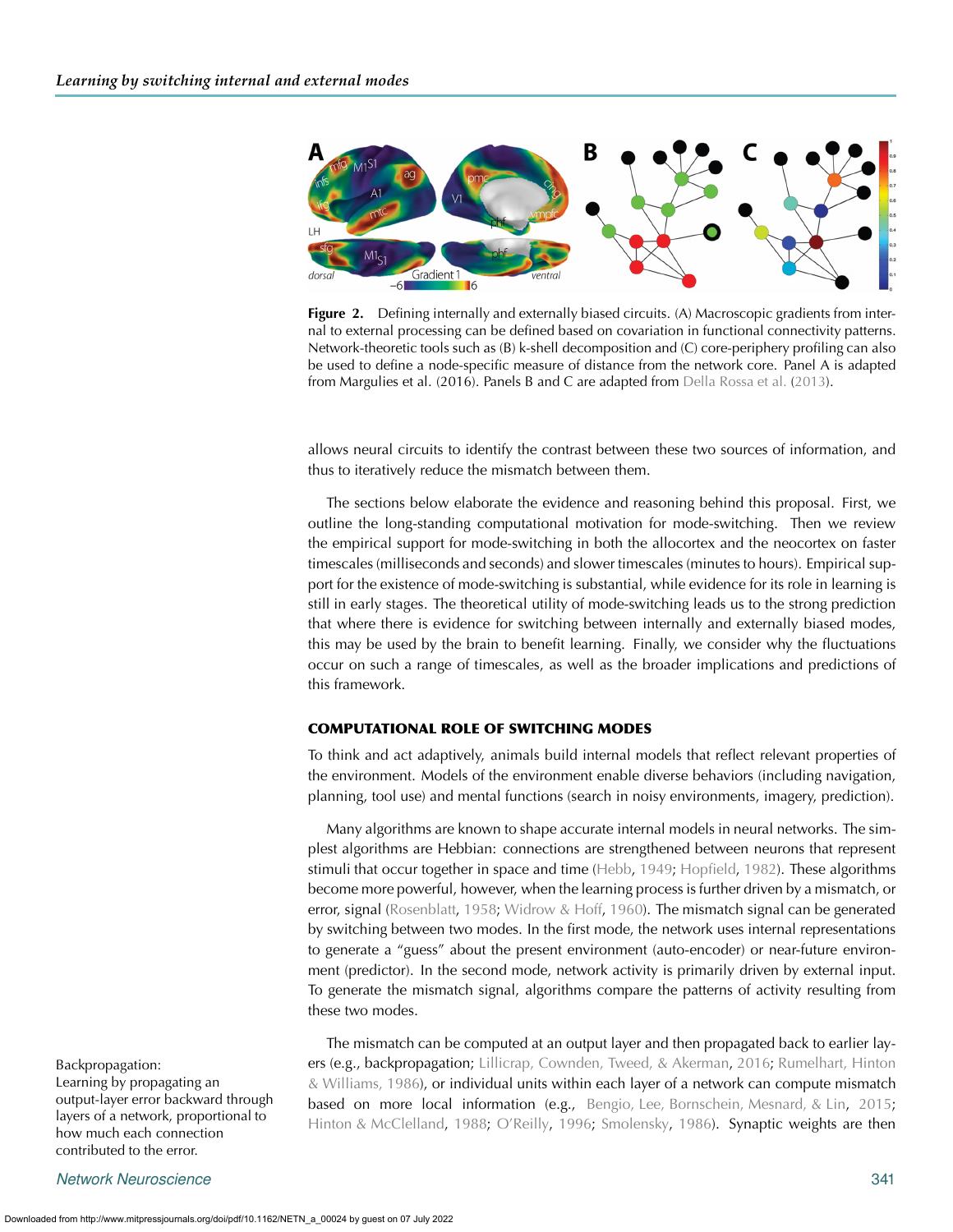iteratively adjusted away from the internal model and toward the external input, such that the next time a similar input is encountered, the network is incrementally better able to anticipate and process it.

We propose that different brain systems, operating on multiple different timescales, switch between internal and external modes as a way of implementing a comparison computation of this kind. Using the mismatch between external measurement and the expectation of the internal model, each neural circuit iteratively improves an internal model of its own "environment," which is the set of inputs it receives.

#### **EMPIRICAL EVIDENCE FOR INTERNAL/EXTERNAL MODE SWITCHES**

Below we consider a few examples of mode-switching systems [\(Table 1\)](#page-4-0). This list is representative rather than exhaustive, with the aim of illustrating (a) the range of systems that exhibit functionally relevant switching; (b) the range of timescales over which switching occurs; and (c) the possible neurophysiological commonalities across the examples.

#### *Hippocampus*

The hippocampus provides multiple examples of internal/external mode-switching with demonstrable functional implications. In hippocampal area CA1, "bottom-up" input arrives via a monosynaptic pathway directly from the entorhinal cortex, while "top-down" input arrives Trisynaptic pathway: from hippocampal area CA3 after traveling the trisynaptic pathway from entorhinal cortex through dentate gyrus to CA1 (van Strien, Cappaert, & Witter, 2009). The bottom-up pathway is more directly influenced by the external world than the trisynaptic pathway, with fewer synapses separation from the environment. Electrophysiological analysis reveals that when animals navigate, CA1 receives input from these two pathways alternately across the phases of the theta rhythm in the local field potential [\(Brankack, Stewart, & Fox](#page-13-1), [1993;](#page-13-1) [Buzsáki,](#page-14-7) [Czopf, Kondákor, & Kellényi,](#page-14-7) [1986\)](#page-14-8). The alternating phases of CA1 input are functionally different: CA1 firing represents information immediately in front of the animal during entorhinal bottom-up drive as opposed to retrospective information during CA3 top-down drive [\(Fernández-Ruiz et al.,](#page-14-9) [2017](#page-14-9); [Itskov, Pastalkova, Mizuseki, Buzsáki, & Harris,](#page-15-4) [2008](#page-15-4); [O'Keefe](#page-16-6) & [Recce,](#page-16-6) [1993\)](#page-16-7). At a physiological level, these alternating phases also differ with regard to neural plasticity: long-term potentiation (LTP) versus long-term depression (LTD) are induced by activity during the bottom-up and top-down phases, respectively [\(Huerta & Lisman,](#page-15-5) [1995](#page-15-5); [Hyman, Wyble, Goyal, Rossi, & Hasselmo](#page-15-6), [2003\)](#page-15-6). Such differences have led these phases to be ascribed distinct functional roles with regard to memory formation [\(Hasselmo et al.,](#page-14-1) [2002](#page-14-1); [Norman, Newman, Detre, & Polyn](#page-16-8), [2006](#page-16-8)). The mechanism supporting the rapid switching is a combination of systems-level and cellular-level interactions that maintain the antiphase relationship between these inputs [\(Buzsáki,](#page-14-10) [2002](#page-14-10)).

> The internal and external drives to CA1 also switch on a timescale that is an order of magnitude slower than the intra-theta cycle described above (e.g., [Figure 1B,](#page-1-0) with each phase lasting  $\sim$ 500 ms instead of  $\sim$ 50 ms). The key observation is that the strength of the bottom-up and top-down inputs varies, not only within each theta cycle, but also across theta cycles [\(Colgin et al.](#page-14-11), [2009;](#page-14-11) [Fernández-Ruiz et al.,](#page-14-9) [2017;](#page-14-9) [Schomburg et al.,](#page-16-9) [2014\)](#page-16-9). Once one pathway becomes activated, it remains activated for two to nine consecutive theta cycles [\(Colgin et al.,](#page-14-11) [2009\)](#page-14-11), and the strength of the two pathways are inversely related such that it is rare to observe both strong on the same theta cycle [\(Colgin et al.,](#page-14-11) [2009](#page-14-11)).

A three-synapse pathway for information flow in the hippocampus, from the entorhinal cortex to the dentate gyrus, then on to area CA3, and finally to area CA1.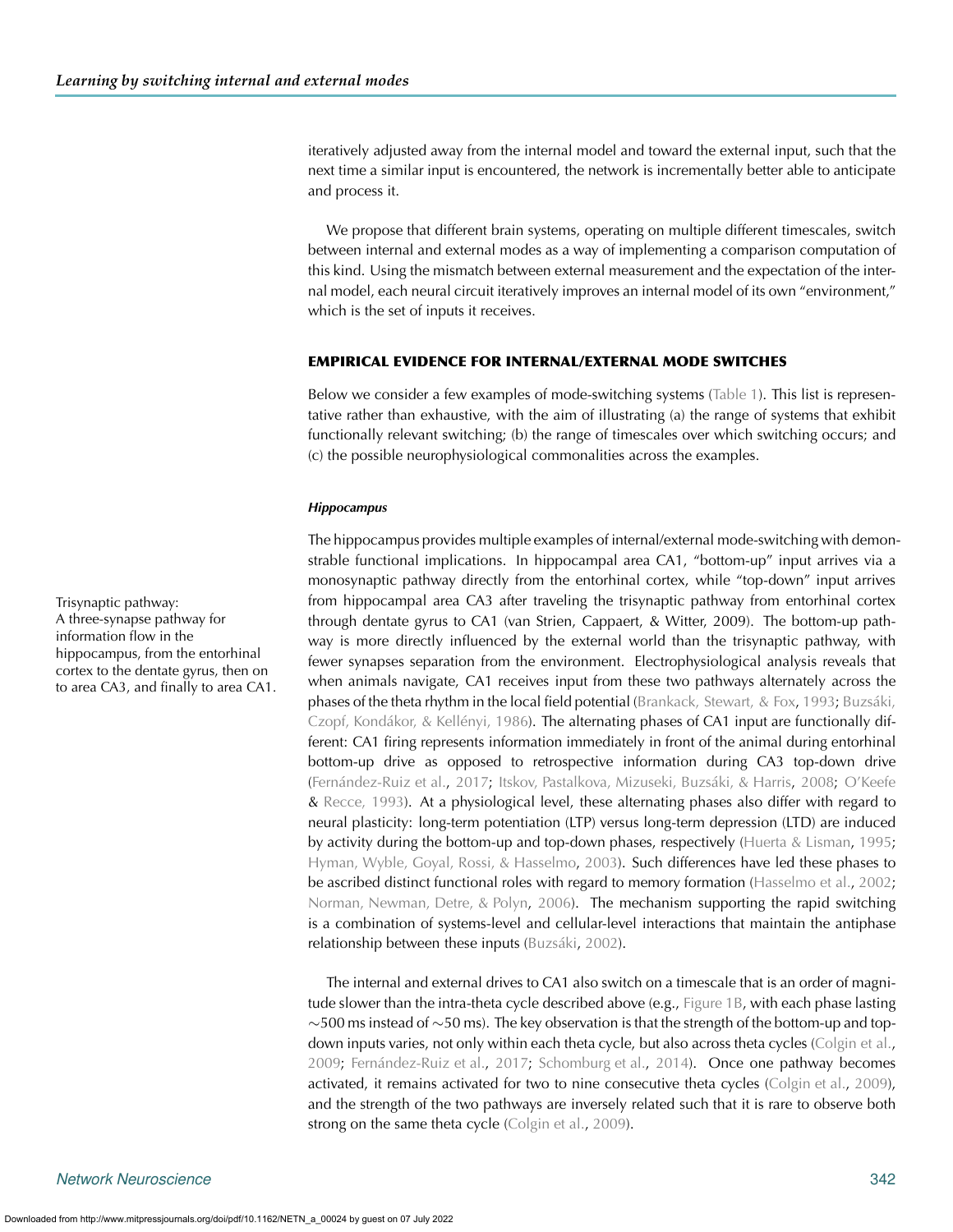|                                              | <b>Timescale</b> | <b>Spatial scale</b>                                          | <b>Internal mode</b>                                                                                                                                                                          | <b>External mode</b>                                                                                                                                                                           |
|----------------------------------------------|------------------|---------------------------------------------------------------|-----------------------------------------------------------------------------------------------------------------------------------------------------------------------------------------------|------------------------------------------------------------------------------------------------------------------------------------------------------------------------------------------------|
| <b>Hippocampal encoding</b><br>vs. retrieval | 10s ms           | Single circuit:<br>hippocampal trisynaptic<br>loop            | Trough of<br>CA1pyramidal theta:<br>CA3 input to CA1<br>stronger than<br>entorhinal input                                                                                                     | Peak of<br>CA1pyramidal theta:<br>entorhinal input to<br>CA1 stronger than<br>CA3 input                                                                                                        |
| <b>Hippocampal encoding</b><br>vs. retrieval | 100s ms          | Multiple circuits:<br>hippocampus and septal<br>circuits      | Retrieval: lower<br>cholinergic tone;<br>CA3 drives CA1<br>activity                                                                                                                           | Encoding: higher<br>cholinergic tone;<br>entorhinal cortex<br>drives CA1 activity                                                                                                              |
| Neocortical<br>feedforward vs.<br>feedback   | 100s ms to 10s s | Changes often coherent<br>over $\sim$ 5-50 mm of<br>neocortex | Field potential<br>filtered in 4-35 Hz<br>range is high and<br>high variance;<br>lower; cholinergic<br>tone; inhibition of<br>core thalamic input<br>and feedforward<br>corticocortical drive | Field potential<br>filtered in 4-35 Hz<br>range is low and low<br>variance; higher<br>cholinergic tone;<br>elevated<br>asynchronous firing,<br>detectable as<br>increase in<br>broadband power |
| Active vs. resting<br>wake periods           | seconds-minutes  | Most of brain                                                 | Lower cholinergic<br>tone; higher overall<br>activity in default<br>mode network                                                                                                              | Higher cholinergic<br>tone; lower overall<br>activity in default<br>mode network                                                                                                               |
| Non-REM vs. REM                              | 10s minutes      | Entire brain                                                  | REM: exploration of<br>cortical networks<br>containing<br>long-term memories                                                                                                                  | Non-REM:<br>dominance of<br>hippocampus,<br>containing more<br>recent memories                                                                                                                 |
| Wake vs. sleep                               | <b>Hours</b>     | Entire brain                                                  | Sleep: minimal<br>influence of<br>environment;<br>relatively lower<br>cholinergic tone in<br>cortex on average                                                                                | Wake: (potential for)<br>strong influence of<br>environment;<br>relatively higher<br>cholinergic tone in<br>cortex on average                                                                  |

<span id="page-4-0"></span>**Table 1.** Summary of internal versus external mode examples.

Evidence that these slower fluctuations serve functional roles comes from behavioral studies in rodents showing that the bottom-up pathway remains strong during encoding of a novel object or an unfamiliar maze and that the strength of the top-down pathway grows as animals become able to use mnemonic recollection to drive behavior (e.g., [Bieri, Bobbitt, & Colgin](#page-13-2),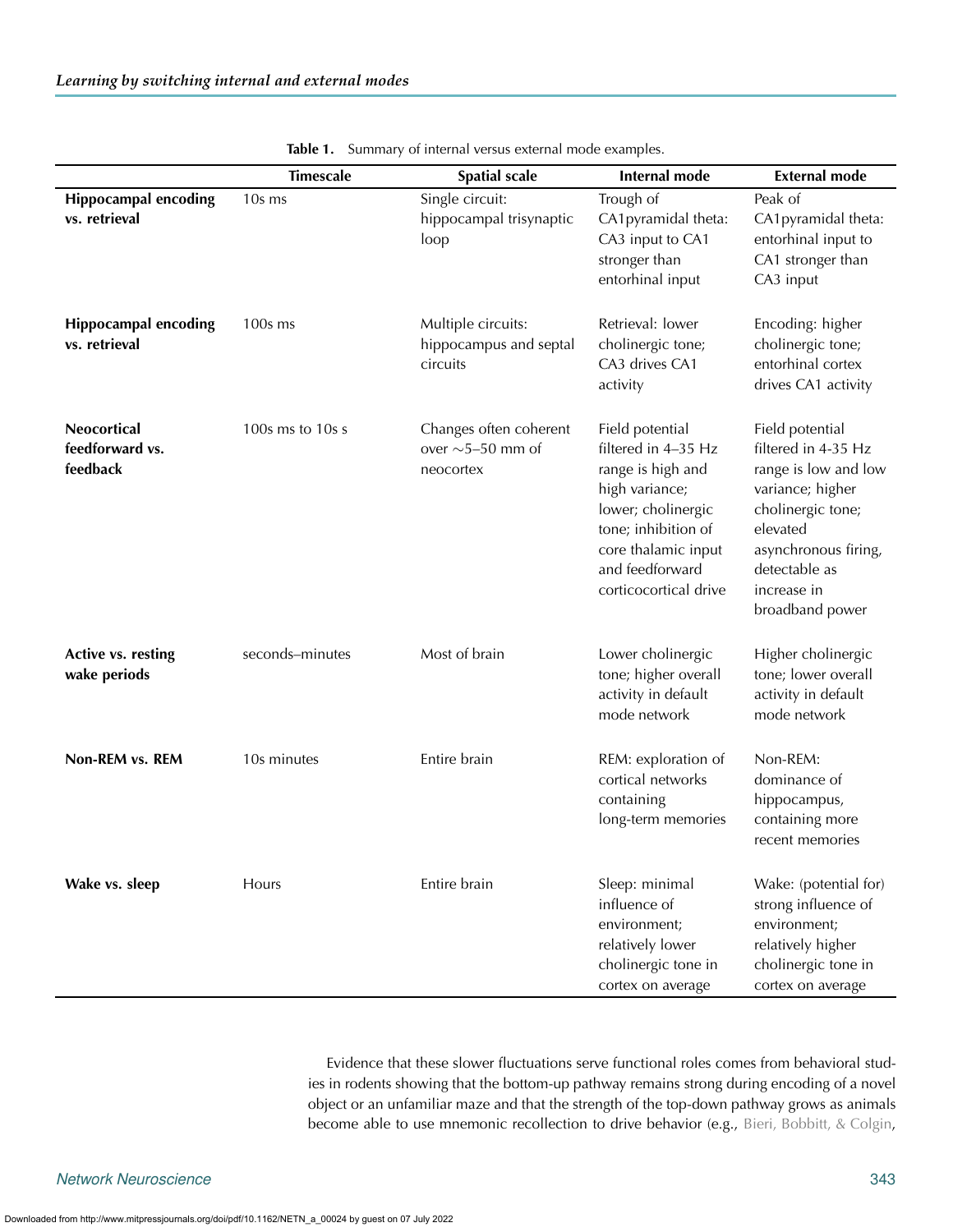[2014;](#page-13-2) [Fernández-Ruiz et al.,](#page-14-9) [2017](#page-14-9)). Manipulations that interfere with the bottom-up pathway, such as administration of a cholinergic antagonist, shift the balance toward the topdown pathway, and interfere with encoding [\(Douchamps et al.,](#page-14-2) [2013](#page-14-2); [Newman, Gillet, Climer](#page-16-10) [& Hasselmo,](#page-16-10) [2013](#page-16-11)). Such evidence, in conjunction with evidence from in vitro studies (Hasselmo  $&$  Schnell, [1994\)](#page-14-12), suggests that cholinergic modulation plays a central role in mediating the switching between bottom-up and top-down processing in the hippocampus.

Computationally, both fast and slow forms of hippocampal switching reflect an alternation between epochs of "encoding," where bottom-up activity drives CA1, and epochs of "retrieval," where CA3 drives CA1 [\(Hasselmo](#page-14-13), [1995;](#page-14-13) [Hasselmo & Schnell](#page-14-12), [1994;](#page-14-12) [Meeter, Murre, &](#page-15-7) [Talamini,](#page-15-7) [2004](#page-15-8)). Switching between these two inputs may allow CA1 to compare them, supporting alignment of environmental events and internal models [\(Bittner et al.,](#page-13-3) [2015](#page-13-3); [Hasselmo et al.](#page-14-1), [2002\)](#page-14-1). Consistent with the idea that the regular switching of modes is im-Hippocampal theta oscillations: portant for learning, blocking theta oscillations via septal inactivation blocks hippocampal dependent learning in rats [\(Mizumori, Perez, Alvarado, Barnes, & McNaughton](#page-15-9), [1990\)](#page-15-9).

#### *Neocortex*

The neocortex provides multiple examples of mode-switching, and these are most often studied in the context of perception rather than learning. The most well-known switch between externally and internally biased modes is the "alpha" oscillation in the occipital neocortex. Electrical potentials recorded from the scalp above the visual cortex oscillate on a timescale of ∼100 ms [\(Adrian & Matthews](#page-13-4), [1934](#page-13-4)). Decreases in the amplitude of these oscillations are associated with greater engagement with the external visual world. Sensitivity to external visual stimuli appears to be particularly enhanced at the troughs of individual cycles [\(Busch, Dubois, & VanRullen,](#page-14-14) [2009;](#page-14-14) [Jensen & Mazaheri,](#page-15-10) [2010](#page-15-10)).

More generally across the mammalian neocortex, band-limited oscillations in the electrical potential are observed with timescales typically ranging from ∼30 to 400 ms [\(Buzáki &](#page-14-15) [Draguhn, 2004;](#page-14-15) [Groppe et al.](#page-14-16), [2013;](#page-14-16) [Jasper & Penfield](#page-15-11), [1949;](#page-15-11) [Keitel & Gross,](#page-15-12) [2016\)](#page-15-12). Both the amplitude and phase of these oscillations have been linked to switches between external and internal processing modes. The amplitude of oscillations, especially in the range of 6–18 Hz, decreases when local feedforward processing (external mode) is engaged in a particular area [\(Miller, Honey, Hermes, Rao, & Ojemann](#page-15-13), [2014;](#page-15-13) [Pfurtscheller & Da Silva](#page-16-12), [1999\)](#page-16-12), while increases in amplitude (and peaks of individual oscillatory cycles) appear to be associated with a more prior-driven, top-down (internal) mode of processing [\(Bastos et al.,](#page-13-5) [2015](#page-13-5); [Halgren et al.,](#page-14-17) [2015;](#page-14-17) [Sherman, Kanai, Seth, & VanRullen](#page-16-13), [2016](#page-16-13); [Van Kerkoerle et al.](#page-17-2), [2014\)](#page-17-2). Such a phasic alternation between stimulus-driven and prior-driven activity has been posited as the basis of perceptual learning in a recent computational model of early visual cortex [\(O'Reilly, Wyatte,](#page-16-14) [& Rohrlich,](#page-16-14) [2014](#page-16-15)).

The variation in feedforward strength need not occur with a fixed rhythmic timescale. Much of the variation in field potentials, and in the amplitude of rhythmic processes, occurs more slowly than 2 Hz, and may not have a tightly constrained timescale [\(Honey et al.](#page-15-14), [2012;](#page-15-14) [Leopold, Murayama, & Logothetis,](#page-15-15) [2003\)](#page-15-15). Even in early visual cortices, slower variations in field potential [\(Lakatos, Karmos, Mehta, Ulbert, & Schroeder](#page-15-16), [2008](#page-15-16)) and firing rate [\(Engel et al.](#page-14-18), [2016\)](#page-14-18) reflect phasic changes in attention and track perceptual sensitivity.

The strength of neocortical feedback and feedforward drive are continuously switching, and this will impact what is perceived and learned. However, experiments that manipulate the strength and frequency of mode switches (keeping other factors constant) would be needed

Rhythmic fluctuations in the local field potential of the hippocampus, repeating cyclically at 6–10 Hz.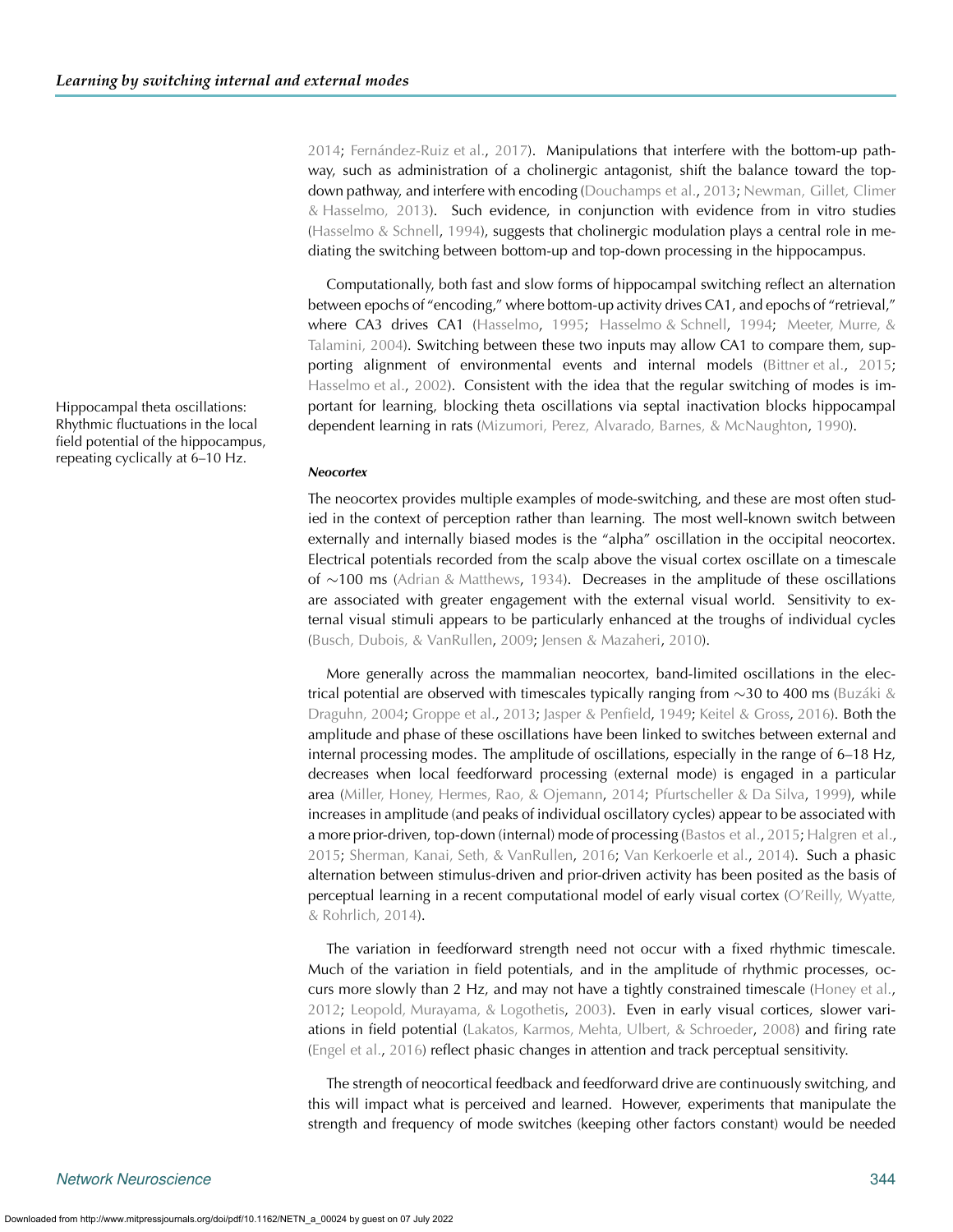to establish that the alternation of modes is itself driving learning. In addition, we caution against a one-to-one mapping between field potential amplitude and perceptual sensitivity: Field potentials are only an aggregate measure of a system of interwoven lamina, and in some tasks the most accurate inferences about the external world may occur at intermediate levels of feedforward excitability [\(Linkenkaer-Hansen et al.,](#page-15-17) [2004](#page-15-18); [McGinley, David, & McCormick](#page-15-19), [2015a\)](#page-15-19).

*Common neuromodulatory and oscillatory patterns in hippocampus and neocortex.* Cholinergic tone is associated with an "external" mode of processing in the hippocampus and in the cerebral cortex [\(Newman et al., 2013;](#page-16-10) [Newman, Gupta, Climer, Monaghan, &](#page-16-16) [Hasselmo, 2012a\)](#page-16-16). Hippocampally, cholinergic agonists in area CA1 induce a form of presynaptic inhibition on the "top-down" inputs from area CA3, biasing processing toward the bottom-up inputs from entorhinal cortex [\(Hasselmo & Schnell](#page-14-12), [1994\)](#page-14-12). In the piriform cortex, Acetylcholine: acetylcholine acts to increase the relative strength of bottom-up input from the olfactory bulb versus top-down input from cortical sources [\(Hasselmo & Bower,](#page-14-19) [1992](#page-14-19); [Linster & Cleland](#page-15-20), [2016\)](#page-15-20). In the neocortex, cholinergic modulation facilitates bottom-up processing by potentiating thalamocortical synapses [\(Disney, Aoki, & Hawken](#page-14-20), [2007;](#page-14-20) [Gil, Connors, & Amitai,](#page-14-21) [1997](#page-14-21); [Hsieh, Cruikshank & Metherate,](#page-15-21) [2000\)](#page-15-22). When acetylcholine drives sensory cortex to an external mode, this is reflected in decreased slow (∼2–10 Hz) field oscillations and increased fidelity of sensory coding [\(Goard & Dan,](#page-14-22) [2009](#page-14-22); [Pinto et al.,](#page-16-17) [2013](#page-16-17); see also [Warburton, Wesnes,](#page-17-3) [Edwards, & Larrad,](#page-17-3) [1985](#page-17-4)).

> Fluctuations in cholinergic and noradrenergic tone are associated with fluctuations in arousal, as reflected in spontaneous variation in perceptual acuity and bias, and in physiological parameters such as pupil diameter [\(de Gee et al.](#page-14-23), [2017;](#page-14-23) [McGinley et al.,](#page-15-0) [2015b](#page-15-0)). A study of auditory sensory discrimination [\(McGinley et al.](#page-15-19), [2015a\)](#page-15-19) demonstrated that false alarm rates were highest in an auditory discrimination task when pupil diameter was largest and slow auditory cortical oscillations were smallest. Thus, the "external mode" for neocortical circuits appears to be associated with increased cholinergic tone (and perhaps noradrenergic tone) as well as with decreases in local oscillatory activity below 30 Hz. Although the highest levels of arousal are not always optimal for perceptual judgment and decision making [\(de Gee et al.](#page-14-23), [2017;](#page-14-23) [McGinley et al.,](#page-15-19) [2015a\)](#page-15-19), it seems clear that fluctuations in cholinergic and noradrenergic neuromodulation can bias the relative influence of internal and external sources of information.

#### *Whole Brain*

*Awake rest states and the default mode network.* Switching between internal and external modes also occurs on longer timescales. We spend as much as half of our awake time in disengaged states characterized by spans of seconds or minutes of reduced attention to our immediate environment [\(Killingsworth & Gilbert](#page-15-23), [2010;](#page-15-23) [Monto, Palva, Voipio, & Palva,](#page-16-18) [2008](#page-16-18); [Sadaghiani, Hesselmann, Friston, & Kleinschmidt,](#page-16-19) [2010\)](#page-16-19). Why do we continually interleave internally oriented processing in daily function? Our framework suggests this interleaving may help to update internal models to reflect recent experience. Indeed, brain activity occurring after stimulus offset is associated with enhanced subsequent memory [\(Ben-Yakov & Dudai](#page-13-6), [2011;](#page-13-6) [Tambini, Ketz, & Davachi](#page-17-5), [2010\)](#page-17-5); disengaged time benefits creative problem solving [\(Baird et al.,](#page-13-7) [2012](#page-13-7)); and hundreds of experiments have demonstrated that information is better retained when exposure is spaced across time rather than massed [\(Cepeda, Pasher, Vul,](#page-14-24) [Wixted, & Rohrer,](#page-14-24) [2006\)](#page-14-25), suggesting that time away from information is important.

An organic chemical that modulates and drives activity in diverse regions of central and peripheral nervous systems.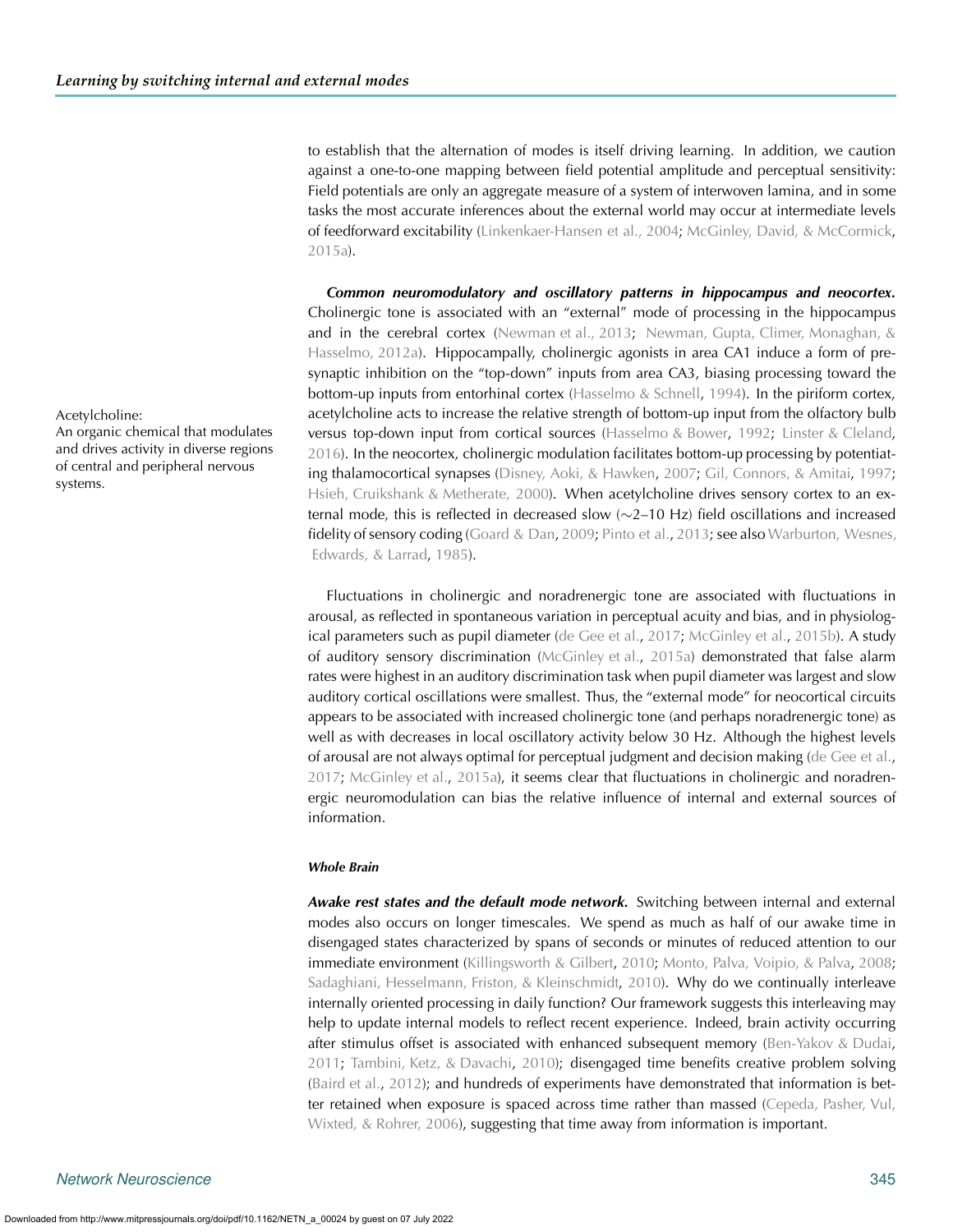Local field potential deflection in the hippocampus, accompanied by 140–250 Hz oscillations.

Awake rodents also spend substantial time in disengaged states. They replay past and possi-Sharp wave ripple: ble future events during hippocampal sharp wave ripples in quiet rest periods [\(Diba & Buzsáki](#page-14-26), [2007;](#page-14-26) [Johnson & Redish,](#page-15-24) [2007\)](#page-15-24), when sensory neocortex is in a synchronized "internal mode" [\(McGinley et al.,](#page-15-0) [2015b\)](#page-15-0). Disrupting these ripples disrupts learning [\(Jadhav, Kemere, German,](#page-15-25) [& Frank](#page-15-25) [2012](#page-15-26)). Periods of quiet rest are associated with lower levels of acetylcholine relative to active rest [\(Marrosu et al.,](#page-15-27) [1995\)](#page-15-27), and hippocampal sharp wave ripples are blocked by stimulation of cholinergic inputs [\(Vandecasteele et al.,](#page-17-6) [2014\)](#page-17-6). Thus, this internal mode is again associated with lower cholinergic tone.

> The so-called default mode network is a set of interconnected regions far from the sensory periphery, including the posterior parietal cortex, anterior medial cortex, and hippocampus [\(Figure 2A\)](#page-2-0). Although these individual areas, as discussed in the *Hippocampus* section above, can oscillate between relatively internal and external modes of processing, their mean activation is associated with an overall internal mode of processing for the brain. The default mode network is more active when participants are not engaged in a demanding externally oriented task [\(Mason et al.,](#page-15-28) [2007](#page-15-28); [Raichle et al.,](#page-16-20) [2001](#page-16-20)), and is therefore sometimes called a "task negative" network. However, regions of the default mode network can also be reliably recruited by external input that demands understanding of semantics [\(Binder et al.,](#page-13-8) [1999](#page-13-8)), constructing scenarios [\(Hassabis & Maguire](#page-14-27), [2007](#page-14-27)), comprehension of narratives or the viewpoint of others [\(Mars et al.,](#page-15-29) [2012;](#page-15-30) [Simony et al.](#page-16-21), [2016\)](#page-16-21), or imagining the past and future [\(Buckner & Carroll](#page-14-28), [2007;](#page-14-28) [Spreng, Mar, & Kim,](#page-16-22) [2009](#page-16-23)). These are all tasks that require use of high-level internal models. Thus, internal processing can be expressed as a persistent and brain-wide state, as during mind-wandering, but it can also be more transiently and locally interwoven in ongoing behavior and cognition in the external world.

> *Sleep and wake.* At an even longer timescale, the transition between sleep and wake states is perhaps the most dramatic example of switching between internal and external processing modes. During sleep, there is minimal processing of immediate external input—neural dynamics are governed almost exclusively by internal interactions.

Sleep benefits recently formed memories [\(Stickgold,](#page-16-24) [2013](#page-16-24)) and aids the integration of new information into existing memory stores [\(Tamminen, Lambon Ralph, & Lewis,](#page-17-7) [2017\)](#page-17-7). Because of the virtual absence of real-time environmental input, sleep may be an ideal time to update Wake-sleep algorithm: internal models to better reflect recent information. The "wake-sleep" neural network learning algorithm, which makes use of switches between internally and externally driven modes to improve internally generated representations of the environment, was so named because of this apparent correspondence [\(Hinton, Dayan, Frey, & Neal](#page-15-31), [1995](#page-15-31)).

> *Rapid eye movement (REM) and non-REM sleep.* Within a night of sleep, there are several alternations between non-REM and REM stages. This switching may also correspond to a relatively internal versus external orientation, even within the sleeping brain. The hippocampus stores traces of the details of recent experiences and replays these experiences during non-REM sleep, often within sharp wave ripples [\(Nádasdy, Hirase, Czurkó, Csicsvari, & Buzsáki](#page-16-25), [1999\)](#page-16-25), which are temporally correlated with spindle events in cortex [\(Staresina et al.,](#page-16-26) [2015\)](#page-16-26). This replay is thought to help "teach" cortex about these recent experiences, promoting systems consolidation—the transfer of information from hippocampus to cortex [\(McClelland,](#page-15-32) [McNaughton, & O'Reilly,](#page-15-32) [1995\)](#page-15-33). In this sense, non-REM sleep approximates an externally driven mode for the neocortex. Although not as externally driven as when those events were actually experienced, it is an opportunity to recap the details of the day's events, providing additional exposure to information that was recently acquired from the world.

An unsupervised learning algorithm that iteratively samples bottom-up information (recognition connections, "wake" phase) and top-down information (generative connections, "sleep" phase).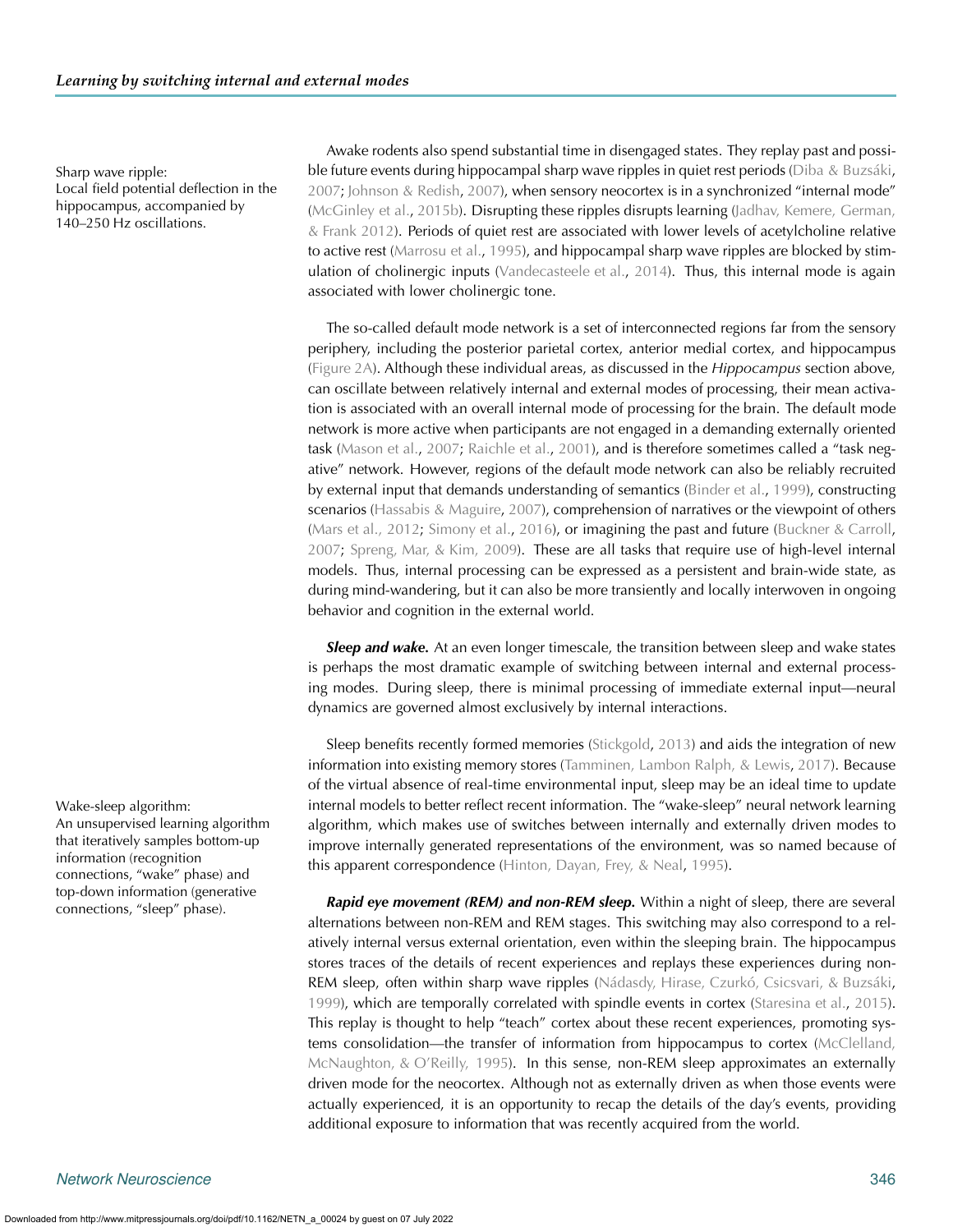During REM, in contrast, cortical dynamics are less influenced by the hippocampus and driven more by long-established cortical representations [\(Diekelmann & Born](#page-14-29) [2010;](#page-14-30) [Hasselmo,](#page-14-31) [1999\)](#page-14-32). The interleaving of new information during non-REM with old information during REM over the course of the night may then facilitate the integration of new memories into existing cortical networks [\(Ficca & Salzarulo](#page-14-33), [2004;](#page-14-33) [Sara](#page-16-27), [2017\)](#page-16-27).

Thus, from the perspective of the cortex, non-REM sleep is an externally oriented mode, using hippocampal retrieval as a proxy for the external world, whereas REM is an internally oriented mode. However, the opposite is true from the viewpoint of the hippocampus. There, low acetylcholine, as during wake, leads to a retrieval-like (internal) mode during non-REM sleep, and high acetylcholine leads to an encoding-like (external) mode during REM sleep [\(Hasselmo](#page-14-32), [1999](#page-14-32); [Marrosu et al.,](#page-15-27) [1995\)](#page-15-27). These modes promote learning within the sleeping hippocampus as well [\(Poe, Walsh, & Bjorness,](#page-16-28) [2010](#page-16-28)).

In sum, the non-REM/REM cycle may act as a shorter-timescale microcosm of the wakesleep cycle. In both the transition between sleep and wake and the transition between non-REM and REM, there is a switch between relatively external and internal processing, happening at opposing times for the sleeping hippocampus and cortex, which may drive learning to improve internal models within these circuits.

#### **CLARIFICATIONS, PREDICTIONS, AND OPEN QUESTIONS**

#### *Could the Brain Achieve Similar Learning Functions Without Switching Between Modes?*

Why is it necessary to switch over time between external and internal modes? Could a circuit rather process feedforward and feedback signals simultaneously? Although feedforward and feedback signals almost always commingle, there are two primary advantages to switching their relative efficacy. Firstly, if the same neural circuits simultaneously process external and internal information, then it is difficult for those circuits to separate what is in the environment from what is generated based on priors, memories, and expectations. When newly encoded information is ubiquitously bound to retrieved memories it becomes difficult to dis-tinguish related memories [\(Hasselmo & Bower](#page-14-34), [1993](#page-14-34)), and reencoding of recently retrieved information can result in runaway synaptic strengthening [\(Newman, Shay, & Hasselmo](#page-16-29), [2012b\)](#page-16-29). Secondly, switching is an important ingredient in algorithms that converge toward accurate high-dimensional internal models [\(Bengio et al.,](#page-13-0) [2015](#page-13-0); [Heeger](#page-14-35), [2017;](#page-14-35) [O'Reilly](#page-16-4), [1996\)](#page-16-4). As noted by [Marblestone, Wayne, and Kording](#page-15-34) [\(2016\)](#page-15-35), although the specific implementations of Contrastive Hebbian learning: the relevant algorithms (recirculation, contrastive Hebbian learning, wake-sleep) may vary, they all invoke "feedback connections that carry error phasically" (p. 6). The general principle is that one should iteratively (a) use one's best current model of the world to interpret incoming data and (b) use new data to update one's model of the world. Without switching, it is unclear what data is coming from the environment, and so it is difficult to adjust the internal model to better match that environment. Without switching, it is also difficult to fully instantiate an internal representation when receiving strong environmental input.

What if different neural circuits were specialized for representing internal and external information, thus avoiding the need for alternating modes over time? Although the brain does separate externally biased and internally biased information sources in space (sensory versus Granular neocortex:<br>higher-order cortical regions, as in [Figure 2;](#page-2-0) granular versus supragranular layers of cortex; possibly even dendrites versus soma, [Guergiuev, Lillicrap, & Richards,](#page-14-36) [2016\)](#page-14-37), this does not obviate the benefits of switching. Because switching provides individual neurons with information from prior and subsequent layers in a neural network, it provides a higher-dimensional

Learning by adjusting connection weights between neuron *i* and *j* based on the difference in  $i - j$ coactivity across bottom-up and top-down phases.

Intermediate layers of the cerebral cortex, which typically contain many granule cells and are often a major recipient of thalamic drive.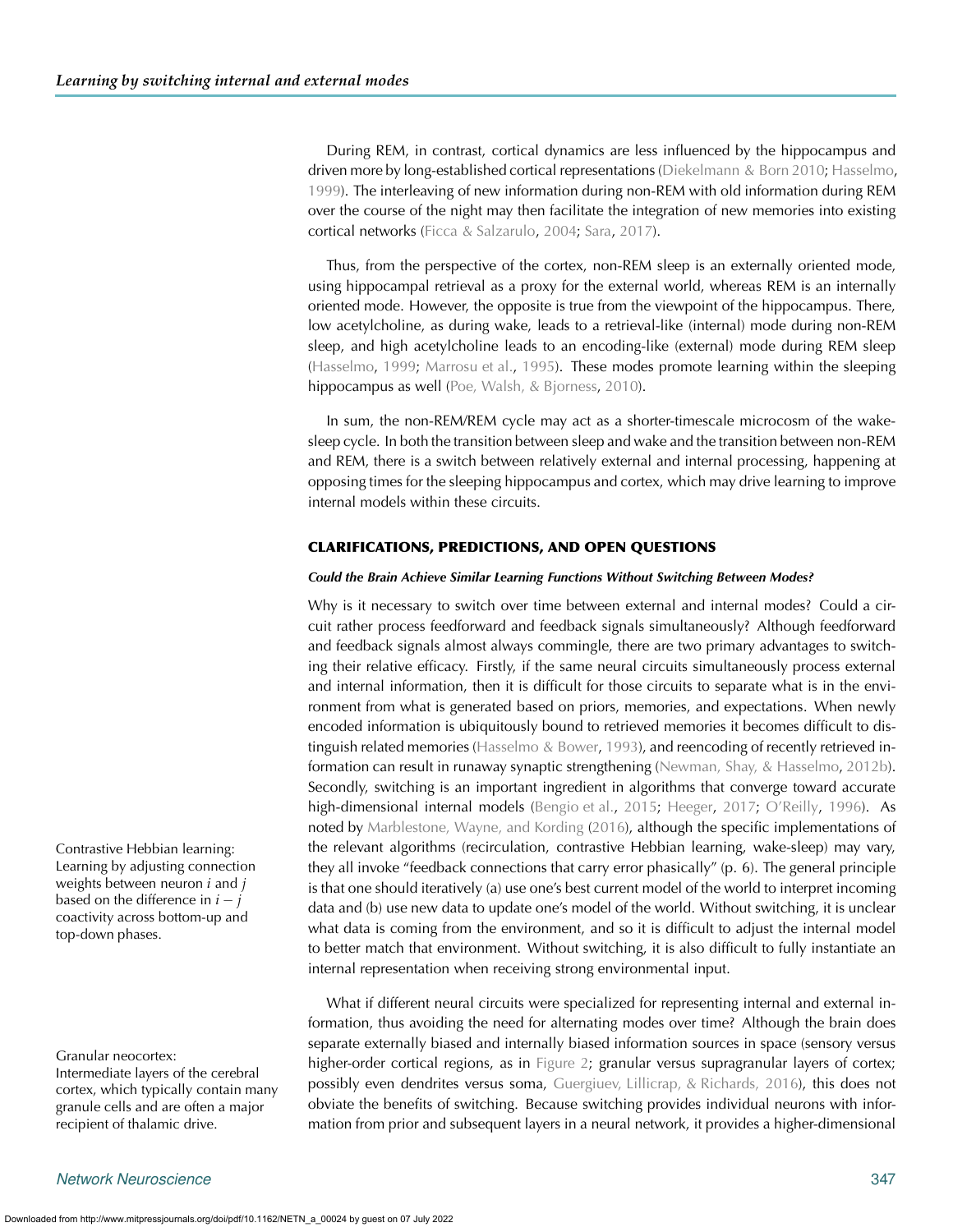learning signal, which is important for learning higher-dimensional models. It is possible for neurons to update their weights using a common scalar error (such as a reward signal) that is generated in a separate neural system, but this form of learning does not solve the credit assignment problem in multilayer systems and is inefficient for high-dimensional representations [\(Marblestone et al.](#page-15-35), [2016](#page-15-35); [Werfel, Xie, & Seung](#page-17-8), [2005\)](#page-17-8). One could generate an appropriately high-dimensional learning signal in a separate error circuit if that circuit was of comparable complexity to the circuit being trained, but this would be a very costly approach for wiring, and would require continuous coordination between the trainer and trainee. Instead, a relatively simple and robust approach is to allow circuits to generate error signals locally by switching between consecutive bottom-up and top-down biased activity modes. This switching approach has been adopted not only in machine learning (Box 1) but also in neuronal circuit models of learning (e.g., [O'Reilly et al.](#page-16-15), [2014\)](#page-16-15).

#### Box 1. Sufficient ingredients for switch-based learning

Which of the many fluctuating processes in the nervous system will drive learning? Although it is difficult to say what ingredients are necessary, two general characteristics appear to be sufficient: (a) The fluctuating modes of a circuit should be consecutively biased toward internal and external sources of information; (b) Processes for updating synaptic weights must be sensitive to coactivity of neurons as well as to whether activity occurs in an internally biased or externally biased phase.

(a) Internal and external switching: One phase of a fluctuation needs to be more influenced by feedforward information, while the other phase needs to be more influenced by long-term expectations. The external information is associated with volleys of spiking arriving from the sensory periphery. The internal information is associated with volleys of spiking arriving from higher-order cortical systems, and with patterns of synaptic connections that are stable over days or longer.

(b) Plasticity dependent on activity across switches: A number of algorithms have been proposed for training high-dimensional multilayer models by comparing local activity across Supervised learning: and within switches. Contrastive Hebbian learning is a supervised learning approach that can approximate backpropagation in multilayer settings [\(O'Reilly,](#page-16-4) [1996;](#page-16-4) [Xie & Seung,](#page-17-9) [2003;](#page-17-9) see also [Scellier & Bengio,](#page-16-30) [2017\)](#page-16-30). In contrastive Hebbian learning, the weight update can be thought of as either (a) two separate weight updates with opposite signs during internal and external phases; or (b) a single weight update based on the difference in coactivity during presentation of a stimulus and during presentation of the corresponding target. A more neurobiologically grounded learning process is provided by the XCAL rule [\(O'Reilly et al.](#page-16-15), [2014\)](#page-16-15), which updates weights based on the difference in coactivity when the network is near to and far from attractors; switching the gain of feedforward drive can push the system toward and away from such attractors. Finally, [Hinton](#page-15-36) [\(2007](#page-15-36)) and [Bengio et al.](#page-13-0) [\(2015](#page-13-0)) have argued that spike-timing-dependent plasticity can approximate a weight update similar to backpropagation. Although weight updates are applied in the same way during internal or external phases, switching of the network between feedforward- and feedback-dominated dynamics is still required under these proposals. As [Bengio et al.](#page-13-0) [\(2015\)](#page-13-0) noted, one of the missing ingredients for a biologically plausible approximation to backpropagation is for computations to be "clocked to alternate between feedforward and backpropagation phases (since the latter needs the formers results)" (p. 1).

> Two general observations apply to switch-based learning. First, explicit supervision signals are not a necessary component for switch-based learning in multilayer systems, because each layer can treat its subsequent layer as an activation target. Second, switch-based learning need not be restricted to neurons and synapses, and could also operate at the level of neuronal assemblies that are adjusting their mutual efficacies.

A learning process in which input data are paired with explicit labels or feedback.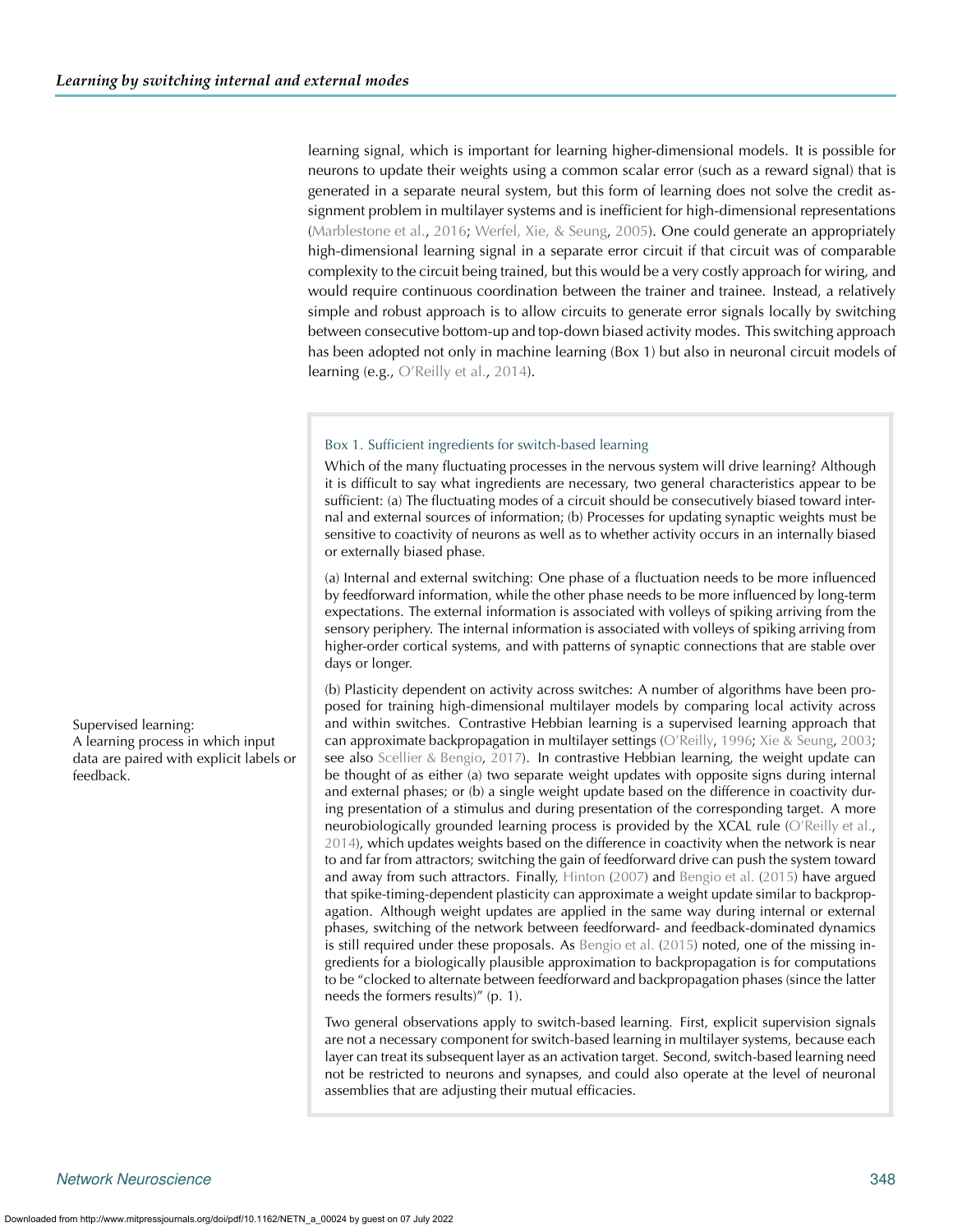#### *How Can an Experimentalist Decide Whether a Region is in an Internal or External Mode?*

It is important to clarify that internal and external modes are not determined by anatomy but by information flow [\(Figure 1A\)](#page-1-0). A circuit is pushed toward an external mode when it is influenced by information arriving from the world. A circuit is pushed toward an internal mode when it is influenced by information arriving from an internal model (or set of priors) regarding the world. At any given moment, each circuit is subject to both internal and external influences in some mixture, and their relative strengths will vary (e.g., [Figure 1B\)](#page-1-0). We have suggested, as a rule of thumb, that pathways closer to the sensory periphery tend to convey external information, and so when these inputs are dominant then a circuit is in an external mode. However, the flow of information can vary along fixed anatomy (as in the case of corticohippocampal interactions during wake and sleep). In addition, fixed anatomy may not have an easily interpretable "bottom up" or "top down" status: Projections to the hippocampus from the nucleus reunions appear to be "bottom up," as they originate in the thalamus, but because they may convey information from the prefrontal cortex, they could be considered "top down."

Although the large-scale anatomical architecture is strongly correlated with internal and external information flow [\(Figure 2A\)](#page-2-0), more difficult cases can be decided via real (or imagined) interventional tests. In particular, the balance between internal and external information can be determined by measuring the effects of (a) changing the world state and (b) changing the content of the internal model. To measure external influence, one might ask the following: If I make a small, transient change in the world (e.g., change the shape of a perceived face), how much would that affect the current activity of the circuit I am measuring? To measure the influence of internal information, one might ask the following: If I make a long-lasting change to the state of the world (e.g., change the shape of all faces that are perceived and learned over years), then how much would that affect the present state of the circuit? The balance of internal and external information can be derived based on which kind of manipulation has the greater effect on the circuit at a particular moment.

#### *Predictions*

(a) The strongest prediction of our framework, for which there is already evidence in some of the discussed examples, is that switching between internally and externally biased modes supports error-driven learning. Therefore, in the case of non-REM/REM cycles, for example, a disruption of the switching should produce a deficit in integrating new hippocampal memories with old information stored in neocortex. Similarly, if the relative contribution of feedforward and feedback influences is altered, this should also impair learning of internal models. For example, if the time in external modes is relatively lengthened, our framework predicts that new information would be encoded but would be less well linked to relevant aspects of the existing model; if time in external modes is shortened, then new experience would not be sufficient to correct errors in the existing model.

(b) If fluctuations between internally and externally biased modes reflect a learning process, then the timescale of fluctuation is a timescale over which error signals are computed. Thus, the error signal that drives learning on subsecond scales (e.g., across hippocampal theta cycles or visual cortical alpha cycles) is computed on subsecond properties of the world, and models subsecond relationships of this input. By contrast, the error signal computed across waking and sleeping states can be influenced not only by transient features of the world, but also by external features that vary over many hours. Thus, sleep may be especially necessary for learning associations between events separated by many minutes or hours.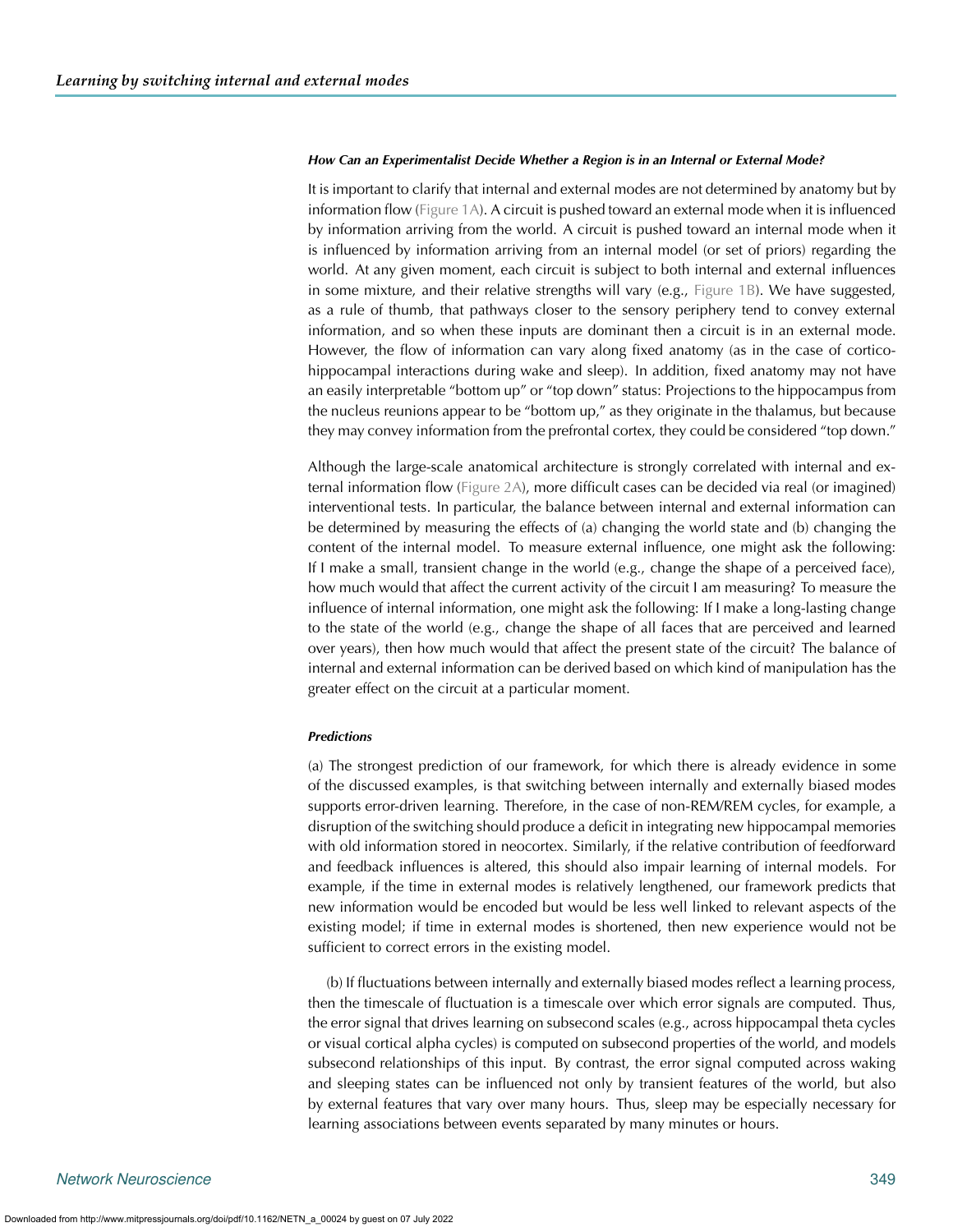Within the neocortex, the timescale of fluctuation slows as one moves up the processing hierarchy [\(Hasson, Chen, & Honey,](#page-14-38) [2015](#page-14-38); [Honey et al.](#page-15-14), [2012\)](#page-15-14). If this fluctuation represents a timescale for comparison that drives learning, then earlier cortical regions should be biased to learn mostly about transient features of their input, while higher-order cortical regions may learn in response to environmental features that change over many seconds or even minutes. This could be tested by presenting a stimulus sequence that contains structure on both short timescales (e.g., phonemes in an artificial language) and long timescales (e.g., probabilistic syntax in an artificial language). The internal/external model can then be tested by manipulating (via pharmacological or electromagnetic bias) the rate of switching between internal and external modes. More rapid switching should lead participants to behaviorally exhibit improved learning of the short timescale structure, relative to the long timescale structure.

More generally, if the extraction of slow features leads to the learning of invariant representations [\(Wiskott & Sejnowski](#page-17-10), [2002\)](#page-17-10), increasingly slow mode fluctuations may bias consecutive stages of processing to learn increasingly invariant representations. Computational modeling indicates that, when learning multiscale structure that is nested in time, a learning system endowed with a hierarchy of slowness can be more powerful [\(Mozer](#page-16-31), [1992\)](#page-16-31) and more efficient [\(Chung, Ahn, & Bengio](#page-14-39), [2016](#page-14-39); [Schmidhuber](#page-16-32), [1992](#page-16-32)), with higher-order structure being learned by the more slowly varying components of the model.

(c) The learning rate of an individual region might vary inversely according to the speed of its internal/external switching. The learning rate can be thought of as the magnitude of synaptic weight change at each learning opportunity. Learning rates likely vary as one descends the hierarchy from the hippocampus (high learning rate) to medial and inferior temporal regions (medium learning rate) to early visual cortex (slow learning rate; [Ahissar & Hochstein,](#page-13-9) [2004](#page-13-9); [Norman & O'Reilly](#page-16-33), [2003;](#page-16-33) [Yang & Maunsell,](#page-17-11) [2004;](#page-17-11) see also [Lee & Saxe](#page-15-37), [2014](#page-15-37)).

(d) A final prediction of our model is that in order to drive learning, there should exist a local mechanism in each neural system for comparing predicted states with observed states. If mode-switching occurs on the timescale of seconds, then information about the prior state can be stored in circuit activation (e.g., a slowly changing distributed pattern; [Baldassano et al.](#page-13-10), [2016\)](#page-13-10) and differences may be computed continuously in all phases [\(Hasselmo et al.](#page-14-1), [2002](#page-14-1); [Norman et al.](#page-16-8), [2006](#page-16-8)). However, in systems where the internal-external switching occurs more slowly (e.g., over minutes), implementing an update rule such as contrastive Hebbian learning (see Box 1) would pose a greater challenge. There would need to be either (a) a trace that can persist over minutes or longer, to allow for the computation of mismatch between the internal and external phases, or (b) a way to switch the sign of the weight update rule between the internal and external phases. There are many biological and circuit mechanisms that can store single-exposure information across minutes and hours [\(Barak & Tsodyks](#page-13-11), [2014](#page-13-11); [Benna & Fusi](#page-13-12), [2016;](#page-13-12) [Reinartz, Biro, Gal, Giugliano, & Marom,](#page-16-34) [2014\)](#page-16-34), but it is an important question to consider which of these mechanisms could support computation of the mismatch between past and present.

#### *Open Questions*

Once a mismatch is detected, when are internal models updated to reflect this mismatch? Is there a bias to perform model updating during the internal or external mode? Increased cholinergic and noradrenergic tone is associated with increased stimulus-dependent plasticity in the neocortex and the hippocampus [\(Gu,](#page-14-40) [2002\)](#page-14-40). At first glance, this suggests that mismatch-based updates to the internal model may occur preferentially during the "external" mode. However,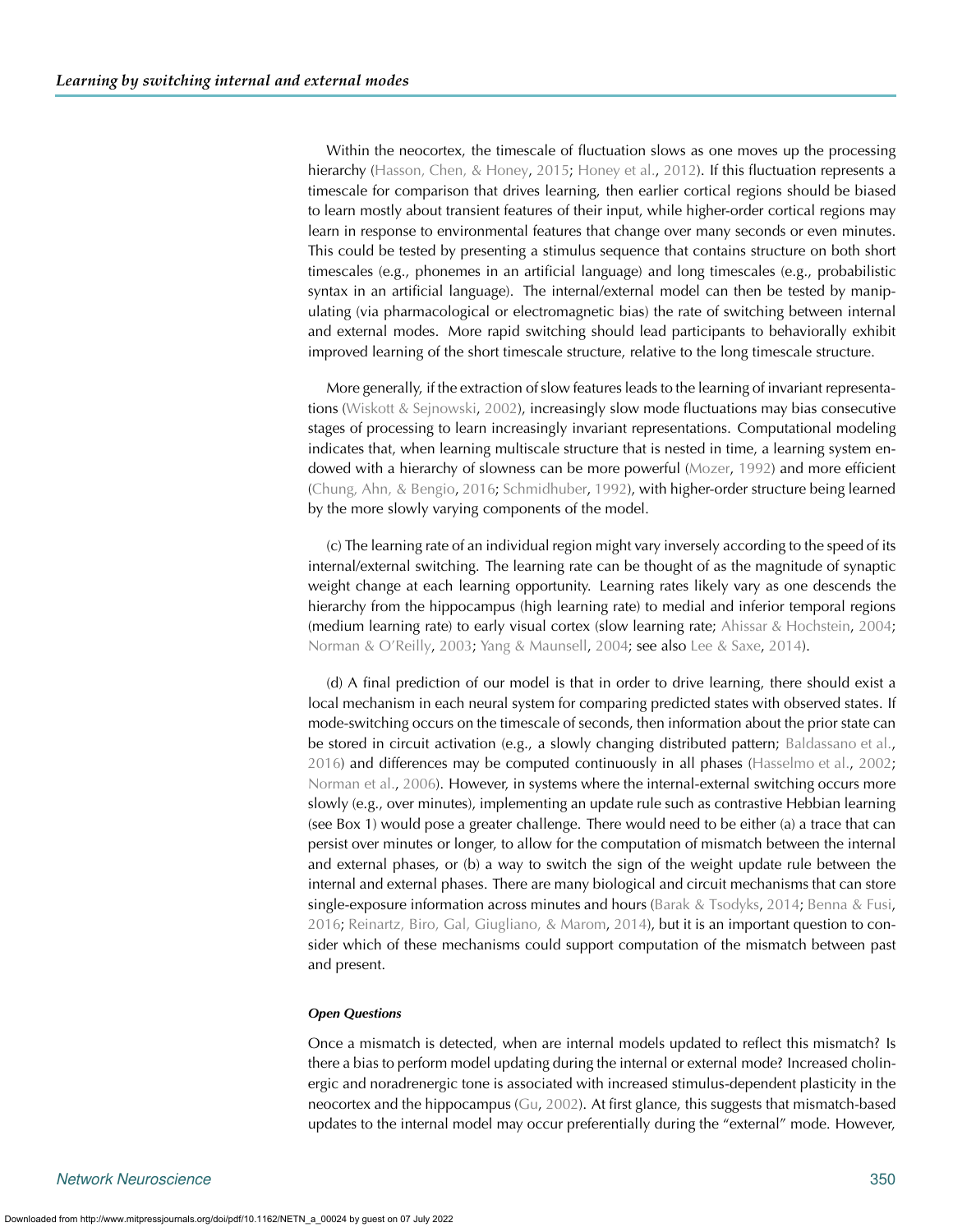plasticity is rarely studied in settings where synapses are exposed to interleaved bottom-up and top-down drive or in which neuromodulatory tone and stimulus features are varied dynamically. Thus, it remains an important open question whether the biological instantiation of model updating occurs during one mode, or whether it may depend in a more complex manner on the timing of the switching process.

How does the ongoing switch-based learning we have described relate to reinforcement? Traditionally, reinforcement learning is considered a special case of error-driven learning in which *values* are updated based on the difference between expected and received reward the reward prediction error [\(Sutton & Barto](#page-16-35), [1998\)](#page-16-35). These differences between expectation and outcome can also be used to build models of the environment, thought to be used by the basal ganglia and medial prefrontal cortex to predict outcomes and select actions (Alexander & Brown, [2011;](#page-13-13) [Daw, Gershman, Seymour, Dayan, & Dolan,](#page-14-41) [2011](#page-14-41)). There are clear connections between the principles of adaptive task-related neuromodulation [\(Yu & Dayan,](#page-17-12) [2005](#page-17-12)) and the internal and external switching that we describe here. We have focused on the learning of high-dimensional multilevel internal models, a setting in which scalar reinforcement is considered impractically inefficient on its own [\(Werfel et al.](#page-17-8), [2005\)](#page-17-8). Nonetheless, the "internally generated" mode-switching processes we have described will be strongly modulated by goal state and reinforcement in real behavior (Box 2). It has even been suggested that basal forebrain cholinergic projections, which modulate both cortical circuit state and plasticity [\(Sugihara, Chen, & Sur,](#page-16-36) [2016](#page-16-36)), may provide a supervisory signal that modulates local sensory learning [\(Hangya, Ranade, Lorenc, & Kepecs](#page-14-42), [2015](#page-14-42); see also [Poort et al.](#page-16-37), [2015\)](#page-16-37). Diffuse supervision signals, including those from reward, could greatly accelerate the switchbased learning we have described, and so are an important topic for future developments of our framework.

#### Box 2. What drives switches between internal and external modes?

The transition between internal and external modes can be driven by both exogenous and endogenous factors. Exogenous factors, which come from the sensorium, include rewarding, unexpected, or otherwise salient stimuli. Endogenous factors, which can operate independently of environmental input, include receptor recovery from inactivation, endogenous rhythmicity in neuronal population activity, as well as circadian and homeostatic metabolic processes.

The exogenous and endogenous causes of switching can proceed independently, but in most settings they will be coupled. For example, a salient stimulus can shift or reset the phase of an otherwise endogenous oscillation, and circadian clocks become aligned to the presentation of light and food. Thus, organisms will switch to an external mode when more information is needed from the environment for the current task, and in parallel with this purposive switching, there are also multiple timescales of switching that arise from entrainment of endogenous fluctuations to exogenous cues.

#### **CONCLUSION**

Motivated by the hypothesis that internal-external mode-switching can generically support learning, we have reviewed neural circuits and systems that exhibit such fluctuations. Functionally relevant switching unfolds in the hippocampus and neocortical regions on the scale of milliseconds and seconds, and diffusely across the cerebrum, over minutes and hours within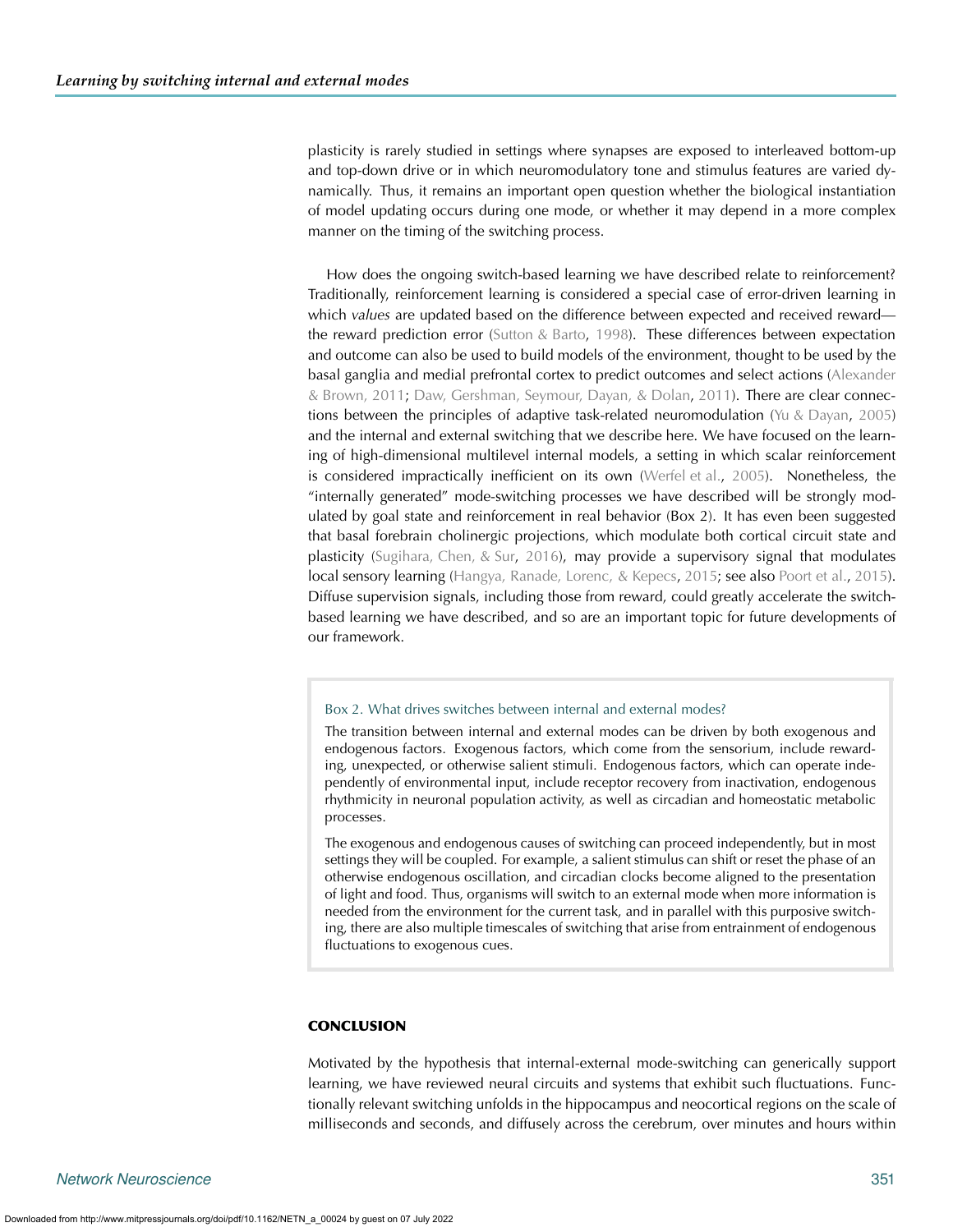and across wake and sleep. The functional influence of cholinergic tone is similar across these settings and timescales.

The fluctuating processes we reviewed cannot be present only because they serve learning: They arise within a broader context of metabolic dynamics and developmental and evolutionary constraints. However, learning is a fundamental function of nervous systems, and internal models are ubiquitously useful in the brain, because they allow for more efficient representations and robustness to noisy input. Switch-based learning allows internal models to be shaped in a natural and general manner, using only local information. The ingredients of such learning appear to be available in many instances where biological systems oscillate around a set point (Box 1). In this way, each neural circuit, while swimming in the idiosyncratic inputs that compose its world, moves gradually toward a more accurate model of that world.

#### **ACKNOWLEDGMENTS**

The authors thank Aaron Bornstein, Roy Cox, Michael Hasselmo, Kathrin Müsch, Kenneth Norman, and Robert Stickgold for useful comments on earlier versions of this manuscript.

#### **AUTHOR CONTRIBUTIONS**

Christopher J. Honey: Conceptualization; Writing – original draft. Ehren L. Newman: Conceptualization; Writing – original draft. Anna C. Schapiro: Conceptualization; Writing – original draft; Christopher J. Honey, Ehren L. Newman, and Anna C. Schapiro: Writing – review & editing.

#### **FUNDING INFORMATION**

The authors gratefully acknowledge the support of the National Institutes of Health (F32- NS093901 to ACS; MH111439-01 subaward CJH) and the Sloan Foundation (Research Fellowship to CJH).

#### **REFERENCES**

- <span id="page-13-4"></span>Adrian, E. D., & Matthews, B. H. C. (1934). The berger rhythm: Potential changes from the occipital lobes in man. *Brain*, *57*(4), 355–385.
- <span id="page-13-9"></span>Ahissar, M., & Hochstein, S. (2004). The reverse hierarchy theory of visual perceptual learning. *Trends in Cognitive Sciences*, *8*(10), 457–464.
- <span id="page-13-13"></span>Alexander, W. H., & Brown, J. W. (2011). Medial prefrontal cortex as an action-outcome predictor. *Nature Neuroscience*, *14*(10), 1338–1344.
- <span id="page-13-7"></span>Baird, B., Smallwood, J., Mrazek, M. D., Kam, J. W., Franklin, M. S., & Schooler, J. W. (2012). Inspired by distraction mind wandering facilitates creative incubation. *Psychological Science*, *23*(10), 1117–1122.
- <span id="page-13-10"></span>Baldassano, C., Chen, J., Zadbood, A., Pillow, J. W., Hasson, U., & Norman, K. A. (2016). Discovering event structure in continuous narrative perception and memory. *bioRxiv*, 081018.
- <span id="page-13-11"></span>Barak, O., & Tsodyks, M. (2014). Working models of working memory. *Current Opinion in Neurobiology*, *25*, 20–24.
- <span id="page-13-5"></span>Bastos, A. M., Vezoli, J., Bosman, C. A., Schoffelen, J. M., Oostenveld, R., Dowdall, J. R., . . . Fries, P. (2015). Visual areas exert feedforward and feedback influences through distinct frequency channels. *Neuron*, *85*(2), 390–401.
- <span id="page-13-0"></span>Bengio, Y., Lee, D. H., Bornschein, J., Mesnard, T., & Lin, Z. (2015). Towards biologically plausible deep learning. *[arXiv:1502.04156](https://dx.doi.org/arXiv:1502.04156)*
- <span id="page-13-12"></span>Benna, M. K., & Fusi, S. (2016). Computational principles of synaptic memory consolidation. *Nature Neuroscience*, *19*(12), 1697.
- <span id="page-13-6"></span>Ben-Yakov, A., & Dudai, Y. (2011). Constructing realistic engrams: Poststimulus activity of hippocampus and dorsal striatum predicts subsequent episodic memory. *Journal of Neuroscience*, *31*(24), 9032–9042.
- <span id="page-13-2"></span>Bieri, K. W., Bobbitt, K. N., & Colgin, L. L. (2014). Slow and fast gamma rhythms coordinate different spatial coding modes in hippocampal place cells. *Neuron*, *82*(3), 670–681.
- <span id="page-13-8"></span>Binder, Jeffrey R., Frost, J. A., Hammeke, T. A., Bellgowan, P. S., Rao, S. M., & Cox, R. W. (1999). Conceptual processing during the conscious resting state: A functional MRI study. *Journal of Cognitive Neuroscience*, *11*(1), 80–93.
- <span id="page-13-3"></span>Bittner, K. C., Grienberger, C., Vaidya, S. P., Milstein, A. D., Macklin, J. J., Suh, J., . . . Magee, J. C. (2015). Conjunctive input processing drives feature selectivity in hippocampal CA1 neurons. *Nature Neuroscience*, *18*(8), 1133–1142.
- <span id="page-13-1"></span>Brankack, J., Stewart, M., & Fox, S. E. (1993). Current source density analysis of the hippocampal theta rhythm: Associated sustained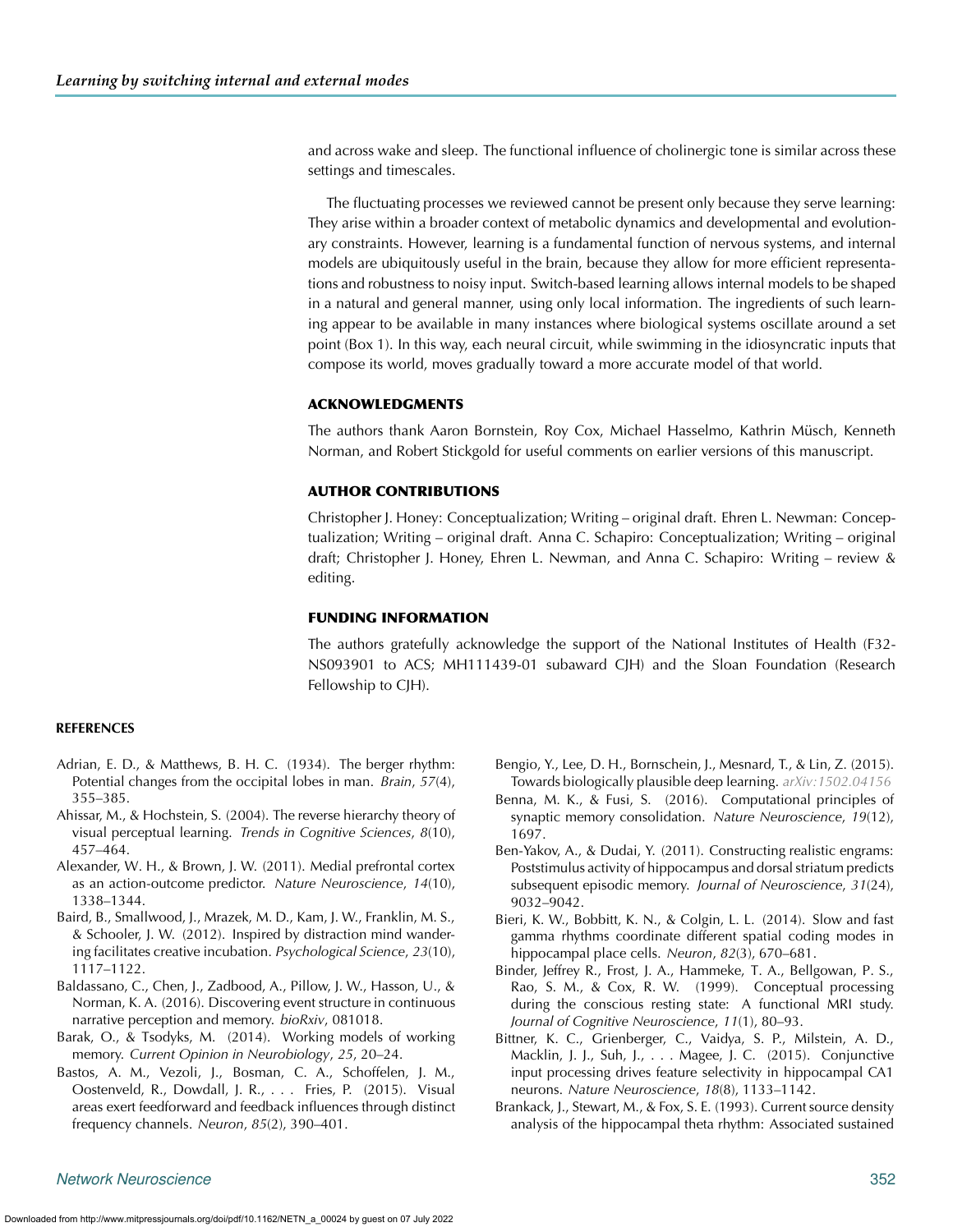potentials and candidate synaptic generators. *Brain Research*, *615*(2), 310–327.

- <span id="page-14-28"></span>Buckner, R. L., & Carroll, D. C. (2007). Self-projection and the brain. *Trends in Cognitive Sciences*, *11*(2), 49–57.
- <span id="page-14-14"></span>Busch, N. A., Dubois, J., & VanRullen, R. (2009). The phase of ongoing EEG oscillations predicts visual perception. *Journal of Neuroscience*, *29*(24), 7869–7876.
- <span id="page-14-10"></span>Buzsáki, G. (2002). Theta oscillations in the hippocampus. *Neuron*, *33*(3), 325–340.
- <span id="page-14-8"></span>Buzsáki, G., Czopf, J., Kondákor, I., & Kellényi, L. (1986). Laminar distribution of hippocampal rhythmic slow activity (RSA) in the behaving rat: Current-source density analysis, effects of urethane and atropine. *Brain Research*, *365*(1), 125–137.
- Buzsáki, G., & Draguhn, A. (2004). Neuronal oscillations in cortical networks. *Science*, *304*(5679), 1926–1929.
- <span id="page-14-25"></span>Cepeda, N. J., Pashler, H., Vul, E., Wixted, J. T., & Rohrer, D. (2006). Distributed practice in verbal recall tasks: A review and quantitative synthesis. *Psychological Bulletin*, *132*(3), 354.
- <span id="page-14-39"></span>Chung, J., Ahn, S., & Bengio, Y. (2016). Hierarchical multiscale recurrent neural networks. *[arXiv:1609.01704](https://dx.doi.org/arXiv:1609.01704)*
- <span id="page-14-11"></span>Colgin, L. L., Denninger, T., Fyhn, M., Hafting, T., Bonnevie, T., Jensen, O., . . . Moser, E. I. (2009). Frequency of gamma oscillations routes flow of information in the hippocampus. *Nature*, *462*(7271), 353–357.
- <span id="page-14-41"></span>Daw, N. D., Gershman, S. J., Seymour, B., Dayan, P., & Dolan, R. J. (2011). Model-based influences on humans' choices and striatal prediction errors. *Neuron*, *69*(6), 1204–1215.
- <span id="page-14-23"></span>de Gee, J. W., Colizoli, O., Kloosterman, N. A., Knapen, T., Nieuwenhuis, S., & Donner, T. H. (2017). Dynamic modulation of decision biases by brainstem arousal systems. *eLife*, *6*, e23232.
- <span id="page-14-5"></span>Della Rossa, F., Dercole, F., & Piccardi, C. (2013). Profiling core-periphery network structure by random walkers. *Scientific Reports*, *3*, 1467.
- <span id="page-14-26"></span>Diba, K., & Buzsäki, G. (2007). Forward and reverse hippocampal place-cell sequences during ripples. *Nature Neuroscience*, *10*(10), 1241–1242.
- <span id="page-14-30"></span>Diekelmann, S., & Born, J. (2010). The memory function of sleep. *Nature Reviews Neuroscience*, *11*(2), 114–126.
- <span id="page-14-20"></span>Disney, A. A., Aoki, C., & Hawken, M. J. (2007). Gain modulation by nicotine in macaque v1. *Neuron*, *56*(4), 701–713.
- <span id="page-14-2"></span>Douchamps, V., Jeewajee, A., Blundell, P., Burgess, N., & Lever, C. (2013). Evidence for encoding versus retrieval scheduling in the hippocampus by theta phase and acetylcholine. *Journal of Neuroscience*, *33*(20), 8689–8704.
- <span id="page-14-4"></span>Duncan, K., Sadanand, A., & Davachi, L. (2012). Memory's penumbra: Episodic memory decisions induce lingering mnemonic biases. *Science*, *337*(6093), 485–487.
- <span id="page-14-18"></span>Engel, T. A., Steinmetz, N. A., Gieselmann, M. A., Thiele, A., Moore, T., & Boahen, K. (2016). Selective modulation of cortical state during spatial attention. *Science*, *354*(6316), 1140–1144.
- <span id="page-14-9"></span>Fernández-Ruiz, A., Oliva, A., Nagy, G. A., Maurer, A. P., Berényi, A., & Buzsáki, G. (2017). Entorhinal-CA3 dual-input control of spike timing in the hippocampus by theta-gamma coupling. *Neuron*, *93*, 1213–1226.
- <span id="page-14-33"></span>Ficca, G., & Salzarulo, P. (2004). What in sleep is for memory. *Sleep Medicine*, *5*(3), 225–230.
- <span id="page-14-21"></span>Gil, Z., Connors, B. W., & Amitai, Y. (1997). Differential regulation of neocortical synapses by neuromodulators and activity. *Neuron*, *19*(3), 679–686.
- <span id="page-14-22"></span>Goard, M., & Dan, Y. (2009). Basal forebrain activation enhances cortical coding of natural scenes. *Nature Neuroscience*, *12*(11), 1444–1449.
- <span id="page-14-16"></span><span id="page-14-7"></span>Groppe, D. M., Bickel, S., Keller, C. J., Jain, S. K., Hwang, S. T., Harden, C., & Mehta, A. D. (2013). Dominant frequencies of resting human brain activity as measured by the electrocorticogram. *NeuroImage*, *79*, 223–233.
- <span id="page-14-40"></span><span id="page-14-15"></span>Gu, Q. (2002). Neuromodulatory transmitter systems in the cortex and their role in cortical plasticity. *Neuroscience*, *111*(4), 815–835.
- <span id="page-14-37"></span><span id="page-14-36"></span><span id="page-14-24"></span>Guergiuev, J., Lillicrap, T. P., & Richards, B. A. (2016). Deep learning with segregated dendrites. *[arXiv:1610.00161](https://dx.doi.org/arXiv:1610.00161)*
- <span id="page-14-17"></span>Halgren, E., Kaestner, E., Marinkovic, K., Cash, S. S., Wang, C., Schomer, D. L.,  $\ldots$  Ulbert, I. (2015). Laminar profile of spontaneous and evoked theta: Rhythmic modulation of cortical processing during word integration. *Neuropsychologia*, *76*, 108–124.
- <span id="page-14-42"></span>Hangya, B., Ranade, S. P., Lorenc, M., & Kepecs, A. (2015). Central cholinergic neurons are rapidly recruited by reinforcement feedback. *Cell*, *162*(5), 1155–1168.
- <span id="page-14-27"></span>Hassabis, D., & Maguire, E. A. (2007). Deconstructing episodic memory with construction. *Trends in Cognitive Sciences*, *11*(7), 299–306.
- <span id="page-14-13"></span>Hasselmo, M. E. (1995). Neuromodulation and cortical function: Modeling the physiological basis of behavior. *Behavioural Brain Research*, *67*(1), 1–27.
- <span id="page-14-32"></span><span id="page-14-31"></span>Hasselmo, M. E. (1999). Neuromodulation: Acetylcholine and memory consolidation. *Trends in Cognitive Sciences*, *3*(9), 351–359.
- <span id="page-14-0"></span>Hasselmo, M. E. (2006). The role of acetylcholine in learning and memory. *Current Opinion in Neurobiology*, *16*(6), 710–715.
- <span id="page-14-29"></span><span id="page-14-1"></span>Hasselmo, M. E., Bodelón, C., & Wyble, B. P. (2002). A proposed function for hippocampal theta rhythm: Separate phases of encoding and retrieval enhance reversal of prior learning. *Neural Computation*, *14*(4), 793–817.
- <span id="page-14-19"></span>Hasselmo, M. E., & Bower, J. M. (1992). Cholinergic suppression specific to intrinsic not afferent fiber synapses in rat piriform (olfactory) cortex. *Journal of Neurophysiology*, *67*(5), 1222–1229.
- <span id="page-14-34"></span>Hasselmo, M. E., & Bower, J. M. (1993). Acetylcholine and memory. *Trends in Neuroscience*, *16*, 218–222.
- <span id="page-14-12"></span><span id="page-14-3"></span>Hasselmo, M. E., & Schnell, E. (1994). Laminar selectivity of the cholinergic suppression of synaptic transmission in rat hippocampal region CA1: Computational modeling and brain slice physiology. *Journal of Neuroscience*, *14*(6), 3898–3914.
- <span id="page-14-38"></span>Hasson, U., Chen, J., & Honey, C. J. (2015). Hierarchical process memory: Memory as an integral component of information processing. *Trends in Cognitive Sciences*, *19*(6), 304–313.
- <span id="page-14-6"></span>Hebb, D. O. (1949). *The organization of behavior: A neuropsychological theory*. New York: Wiley.
- <span id="page-14-35"></span>Heeger, D. J. (2017). Theory of cortical function. *Proceedings of the National Academy of Sciences*, *114*(8), 1773–1782.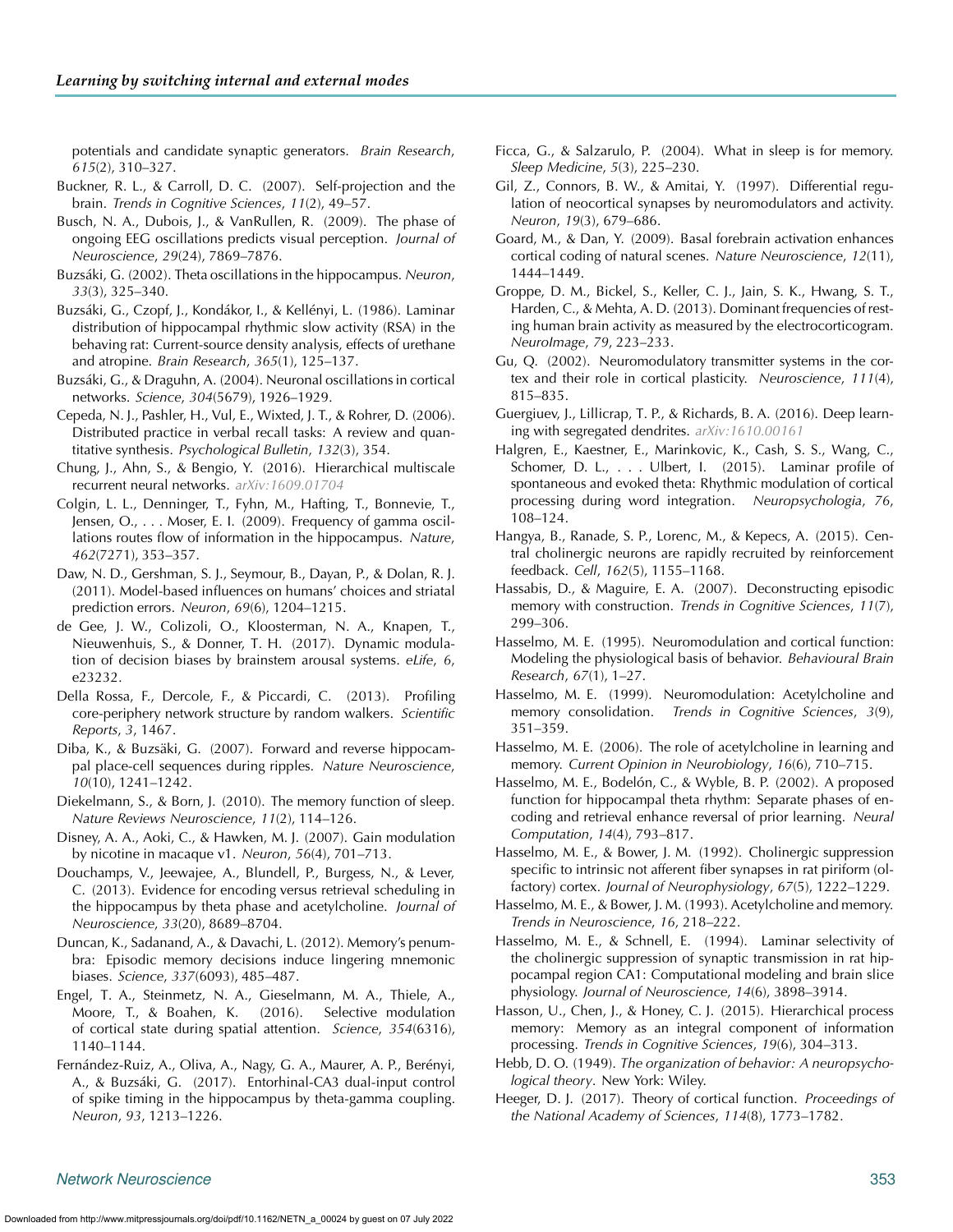- <span id="page-15-36"></span>Hinton, G. E. (2007). How to do backpropagation in a brain. Invited talk at the NIPS 2007 Deep Learning Workshop.
- <span id="page-15-31"></span>Hinton, G. E., Dayan, P., Frey, B. J., & Neal, R. M. (1995). The "wake-sleep" algorithm for unsupervised neural networks. *Science*, *268*(5214), 1158.
- <span id="page-15-3"></span>Hinton, G. E., & McClelland, J. L. (1988). Learning representations by recirculation. In *Neural information processing systems* (pp. 358–366). New York: American Institute of Physics.
- <span id="page-15-14"></span>Honey, C. J., Thesen, T., Donner, T. H., Silbert, L. J., Carlson, C. E., Devinsky, O, . . . Hasson, U. (2012). Slow cortical dynamics and the accumulation of information over long timescales. *Neuron*, *76*(2), 423–434.
- <span id="page-15-1"></span>Hopfield, J. J. (1982). Neural networks and physical systems with emergent collective computational abilities. *Proceedings of the National Academy of Sciences*, *79*(8), 2554–2558.
- <span id="page-15-22"></span>Hsieh, C. Y., Cruikshank, S. J., & Metherate, R. (2000). Differential modulation of auditory thalamocortical and intracortical synaptic transmission by cholinergic agonist. *Brain Research*, *880*(1), 51–64.
- <span id="page-15-5"></span>Huerta, P. T., & Lisman, J. E. (1995). Bidirectional synaptic plasticity induced by a single burst during cholinergic theta oscillation in CA1 in vitro. *Neuron*, *15*(5), 1053–1063.
- <span id="page-15-6"></span>Hyman, J. M., Wyble, B. P., Goyal, V., Rossi, C. A., & Hasselmo, M. E. (2003). Stimulation in hippocampal region CA1 in behaving rats yields long-term potentiation when delivered to the peak of theta and long-term depression when delivered to the trough. *Journal of Neuroscience*, *23*(37), 11725–11731.
- <span id="page-15-4"></span>Itskov, V., Pastalkova, E., Mizuseki, K., Buzsáki, G., & Harris, K. D. (2008). Theta-mediated dynamics of spatial information in hippocampus. *Journal of Neuroscience*, *28*(23), 5959–5964.
- <span id="page-15-26"></span>Jadhav, S. P., Kemere, C., German, P. W., & Frank, L. M. (2012). Awake hippocampal sharp-wave ripples support spatial memory. *Science*, *336*(6087), 1454–1458.
- <span id="page-15-11"></span>Jasper, H., & Penfield, W. (1949). Electrocorticograms in man: Effect of voluntary movement upon the electrical activity of the precentral gyrus. *Archiv für Psychiatrie und Nervenkrankheiten*, *183*(1–2), 163–174.
- <span id="page-15-10"></span>Jensen, O., & Mazaheri, A. (2010). Shaping functional architecture by oscillatory alpha activity: Gating by inhibition. *Frontiers in Human Neuroscience*, *4*, 186.
- <span id="page-15-24"></span>Johnson, A., & Redish, A. D. (2007). Neural ensembles in CA3 transiently encode paths forward of the animal at a decision point. *Journal of Neuroscience*, *27*(45), 12176–12189.
- <span id="page-15-12"></span>Keitel, A., & Gross, J. (2016). Individual human brain areas can be identified from their characteristic spectral activation fingerprints. *PLoS Biology*, *14*(6), e1002498.
- <span id="page-15-23"></span>Killingsworth, M. A., & Gilbert, D. T. (2010). A wandering mind is an unhappy mind. *Science*, *330*, 932.
- <span id="page-15-16"></span>Lakatos, P., Karmos, G., Mehta, A. D., Ulbert, I., & Schroeder, C. E. (2008). Entrainment of neuronal oscillations as a mechanism of attentional selection. *Science*, *320*(5872), 110–113.
- <span id="page-15-37"></span>Lee, R., & Saxe, A. M. (2014). Modeling perceptual learning with deep networks. 36th annual meeting of the Cognitive Science Society, Quebec.
- <span id="page-15-15"></span>Leopold, D. A., Murayama, Y., & Logothetis, N. K. (2003). Very slow activity fluctuations in monkey visual cortex: Impli-

cations for functional brain imaging. *Cerebral Cortex*, *13*(4), 422–433.

- <span id="page-15-2"></span>Lillicrap, T. P., Cownden, D., Tweed, D. B., & Akerman, C. J. (2016). Random synaptic feedback weights support error backpropagation for deep learning. *Nature Communications*, *7*.
- <span id="page-15-18"></span><span id="page-15-17"></span>Linkenkaer-Hansen, K., Nikulin, V. V., Palva, S., Ilmoniemi, R. J., & Palva, J. M. (2004). Prestimulus oscillations enhance psychophysical performance in humans. *Journal of Neuroscience*, *24*(45), 10186–10190.
- <span id="page-15-20"></span>Linster, C., & Cleland, T. A. (2016). Neuromodulation of olfactory transformations. *Current Opinion in Neurobiology*, *40*, 170–177.
- <span id="page-15-35"></span><span id="page-15-34"></span>Marblestone, A. H., Wayne, G., & Kording, K. P. (2016). Toward an integration of deep learning and neuroscience. *Frontiers in Computational Neuroscience*, *10*.
- <span id="page-15-21"></span>Margulies, D. S., Ghosh, S. S., Goulas, A., Falkiewicz, M., Huntenburg, J. M., Langs, G., . . . Jefferies, E. (2016). Situating the default-mode network along a principal gradient of macroscale cortical organization. *Proceedings of the National Academy of Sciences*, *113*(44), 12574–12579.
- <span id="page-15-27"></span>Marrosu, F., Portas, C., Mascia, M. S., Casu, M. A., Fá, M., Giagheddu, M., . . . Gessa, G. L. (1995). Microdialysis measurement of cortical and hippocampal acetylcholine release during sleep-wake cycle in freely moving cats. *Brain Research*, *671*(2), 329–332.
- <span id="page-15-30"></span><span id="page-15-29"></span>Mars, R. B., Neubert, F. X., Noonan, M. P., Sallet, J., Toni, I., & Rushworth, M. F. (2012). On the relationship between the "default mode network" and the "social brain." *Frontiers in Human Neuroscience*, *6*, 189.
- <span id="page-15-28"></span><span id="page-15-25"></span>Mason, M. F., Norton, M. I., Van Horn, J. D., Wegner, D. M., Grafton, S. T., & Macrae, C. N. (2007). Wandering minds: The default network and stimulus-independent thought. *Science*, *315*(5810), 393–395.
- <span id="page-15-33"></span><span id="page-15-32"></span>McClelland, J. L., McNaughton, B. L., & O'Reilly, R. C. (1995). Why there are complementary learning systems in the hippocampus and neocortex: Insights from the successes and failures of connectionist models of learning and memory. *Psychological Review*, *102*(3), 419.
- <span id="page-15-19"></span>McGinley, M. J., David, S. V., & McCormick, D. A. (2015a). Cortical membrane potential signature of optimal states for sensory signal detection. *Neuron*, *87*(1), 179–192.
- <span id="page-15-0"></span>McGinley, M. J., Vinck, M., Reimer, J., Batista-Brito, R., Zagha, E., Cadwell, C. R., . . . McCormick, D. A. (2015b). Waking state: Rapid variations modulate neural and behavioral responses. *Neuron*, *87*(6), 1143–1161.
- <span id="page-15-8"></span><span id="page-15-7"></span>Meeter, M., Murre, J. M. J., & Talamini, L. M. (2004). Mode shifting between storage and recall based on novelty detection in oscillating hippocampal circuits. *Hippocampus*, *14*(6), 722–741.
- <span id="page-15-13"></span>Miller, K. J., Honey, C. J., Hermes, D., Rao, R. P., & Ojemann, J. G. (2014). Broadband changes in the cortical surface potential track activation of functionally diverse neuronal populations. *Neuro-Image*, *85*, 711–720.
- <span id="page-15-9"></span>Mizumori, S. J. Y., Perez, G. M., Alvarado, M. C., Barnes, C. A., & McNaughton, B. L. (1990). Reversible inactivation of the medial septum differentially affects two forms of learning in rats. *Brain Research*, *528*(1), 12–20.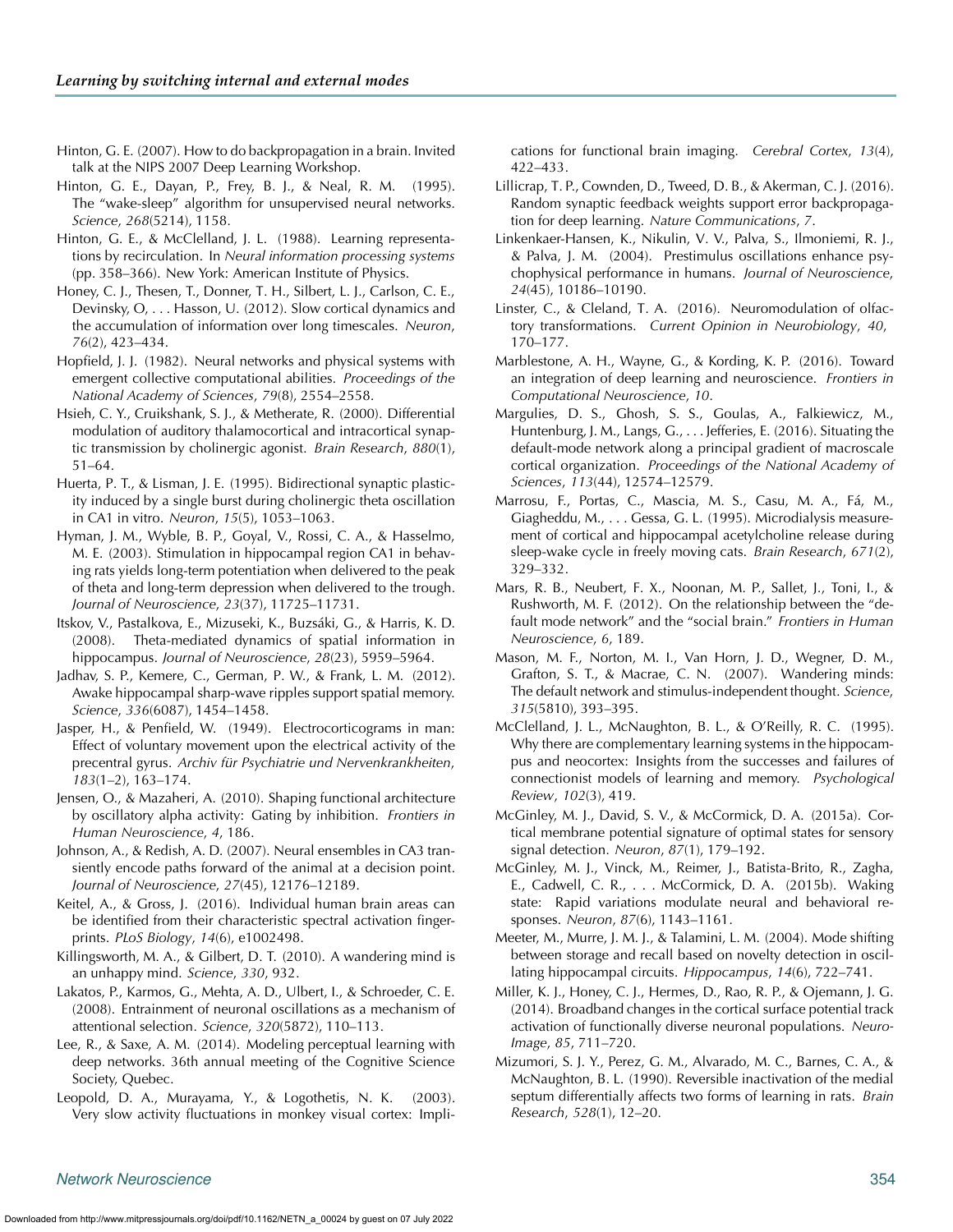- <span id="page-16-18"></span>Monto, S., Palva, S., Voipio, J., & Palva, J. M. (2008). Very slow EEG fluctuations predict the dynamics of stimulus detection and oscillation amplitudes in humans. *Journal of Neuroscience*, *28*(33), 8268–8272.
- <span id="page-16-31"></span>Mozer, M. C. (1992). Induction of multiscale temporal structure. In J. E. Moody, S. J. Hanson & R. P. Lippmann (Eds.), *Advances in Neural Information Processing Systems 4* (pp. 275–282). Retrieved from <https://papers.nips.cc>
- <span id="page-16-25"></span>Nádasdy, Z., Hirase, H., Czurkó, A., Csicsvari, J., & Buzsáki, G. (1999). Replay and time compression of recurring spike sequences in the hippocampus. *Journal of Neuroscience*, *19*(21), 9497–9507.
- <span id="page-16-11"></span>Newman, E. L., Gillet, S. N., Climer, J. R., & Hasselmo, M. E. (2013). Cholinergic blockade reduces theta-gamma phase amplitude coupling and speed modulation of theta frequency consistent with behavioral effects on encoding. *Journal of Neuroscience*, *33*(50), 19635–19646.
- Newman, E. L., Gupta, K., Climer, J. R., Monaghan, C. K., & Hasselmo, M. E. (2012a). Cholinergic modulation of cognitive processing: Insights drawn from computational models. *Frontiers in Behavioral Neuroscience*, *6*, 24.
- <span id="page-16-29"></span>Newman, E. L., Shay, C. F., & Hasselmo, M. E. (2012b). Malignant synaptic growth and Alzheimer's disease. *Future Neurology*, *7*(5), 557–571.
- <span id="page-16-8"></span>Norman, K. A., Newman, E., Detre, G., & Polyn, S. M. (2006). How inhibitory oscillations can train neural networks and punish competitors. *Neural Computation*, *18*(7), 1577–1610.
- <span id="page-16-33"></span>Norman, K. A., & O'Reilly, R. C. (2003). Modeling hippocampal and neocortical contributions to recognition memory: A complementary-learning-systems approach. *Psychological Review*, *110*(4), 611.
- <span id="page-16-7"></span>O'Keefe, J., & Recce, M. L. (1993). Phase relationship between hippocampal place units and the EEG theta rhythm. *Hippocampus*, *3*(3), 317–330.
- <span id="page-16-4"></span>O'Reilly, R. C. (1996). Biologically plausible error-driven learning using local activation differences: The generalized recirculation algorithm. *Neural Computation*, *8*(5), 895–938.
- <span id="page-16-15"></span>O'Reilly, R. C., Wyatte, D., & Rohrlich, J (2014). Learning through time in the thalamocortical loops. *[arXiv:1407.3432](https://dx.doi.org/arXiv:1407.3432)*
- <span id="page-16-0"></span>Palva, J. M., & Palva, S. (2011). 22 roles of multiscale brain activity fluctuations in shaping the variability and dynamics of psychophysical performance. *Progress in Brain Research*, *193*, 335.
- <span id="page-16-12"></span>Pfurtscheller, G., & Da Silva, F. L. (1999). Event-related EEG/MEG synchronization and desynchronization: Basic principles. *Clinical Neurophysiology*, *110*(11), 1842–1857.
- <span id="page-16-17"></span>Pinto, L., Goard, M. J., Estandian, D., Xu, M., Kwan, A. C., Lee, S. H., . . . Dan, Y. (2013). Fast modulation of visual perception by basal forebrain cholinergic neurons. *Nature Neuroscience*, *16*(12), 1857–1863.
- <span id="page-16-28"></span>Poe, G. R., Walsh, C. M., & Bjorness, T. E. (2010). Cognitive neuroscience of sleep. *Progress in Brain Research*, *185*, 1.
- <span id="page-16-37"></span>Poort, J., Khan, A. G., Pachitariu, M., Nemri, A., Orsolic, I., Krupic, J., . . . Hofer, S. B. (2015). Learning enhances sensory and multiple non-sensory representations in primary visual cortex. *Neuron*, *86*(6), 1478–1490.
- <span id="page-16-20"></span>Raichle, M. E., MacLeod, A. M., Snyder, A. Z., Powers, W. J., Gusnard, D. A., & Shulman, G. L. (2001). A default mode of brain function. *Proceedings of the National Academy of Sciences*, *98*(2), 676–682.
- <span id="page-16-34"></span>Reinartz, S., Biro, I., Gal, A., Giugliano, M., & Marom, S. (2014). Synaptic dynamics contribute to long-term single neuron response fluctuations. *Frontiers in Neural Circuits*, *8*, 71.
- <span id="page-16-1"></span>Rosenblatt, F. (1958). The perceptron: A probabilistic model for information storage and organization in the brain. *Psychological Review*, *65*(6), 386.
- <span id="page-16-3"></span><span id="page-16-2"></span>Rumelhart, D. E., Hinton, G. E., & Williams, R. J. (1986). Learning representations by back-propagating errors. *Nature*, *323*(6088), 533–536.
- <span id="page-16-19"></span><span id="page-16-10"></span>Sadaghiani, S., Hesselmann, G., Friston, K. J., & Kleinschmidt, A. (2010). The relation of ongoing brain activity, evoked neural responses, and cognition. *Frontiers in Systems Neuroscience*, *4*, 20.
- <span id="page-16-27"></span><span id="page-16-16"></span>Sara, S. J. (2017). Sleep to remember. *Journal of Neuroscience*, *37*(3), 457–463.
- <span id="page-16-30"></span>Scellier, B., & Bengio, Y. (2017). Equilibrium propagation: Bridging the gap between energy-based models and backpropagation. *Frontiers in Computational Neuroscience*, *11*.
- <span id="page-16-32"></span>Schmidhuber, J. (1992). Learning complex, extended sequences using the principle of history compression. *Neural Computation*, *4*(2), 234–242.
- <span id="page-16-9"></span>Schomburg, E. W., Fernández-Ruiz, A., Mizuseki, K., Berényi, A., Anastassiou, C. A., Koch, C., & Buzsáki, G. (2014). Theta phase segregation of input-specific gamma patterns in entorhinal-hippocampal networks. *Neuron*, *84*(2), 470–485.
- <span id="page-16-13"></span><span id="page-16-6"></span>Sherman, M. T., Kanai, R., Seth, A. K., & VanRullen, R. (2016). Rhythmic influence of top-down perceptual priors in the phase of prestimulus occipital alpha oscillations. *Journal of Cognitive Neuroscience*, *28*(9), 1318–1330.
- <span id="page-16-21"></span>Simony, E., Honey, C. J., Chen, J., Lositsky, O., Yeshurun, Y., Wiesel, A., & Hasson, U. (2016). Dynamic reconfiguration of the default mode network during narrative comprehension. *Nature Communications*, *7*.
- <span id="page-16-14"></span><span id="page-16-5"></span>Smolensky, P. (1986). *Information processing in dynamical systems: Foundations of harmony theory* (No CU-CS-321-86). Colorado University at Boulder, Department of Computer Science.
- <span id="page-16-23"></span><span id="page-16-22"></span>Spreng, R. N., Mar, R. A., & Kim, A. S. (2009). The common neural basis of autobiographical memory, prospection, navigation, theory of mind, and the default mode: A quantitative meta-analysis. *Journal of Cognitive Neuroscience*, *21*(3), 489–510.
- <span id="page-16-26"></span>Staresina, B. P., Bergmann, T. O., Bonnefond, M., van der Meij, R., Jensen, O., Deuker, L., . . . Fell J. (2015). Hierarchical nesting of slow oscillations, spindles and ripples in the human hippocampus during sleep. *Nature Neuroscience*, *18*, 1679–1686.
- <span id="page-16-24"></span>Stickgold, Roberto. (2013). Parsing the role of sleep in memory processing. *Current Opinion in Neurobiology*, *23*(5), 847–853.
- <span id="page-16-36"></span>Sugihara, H., Chen, N., & Sur, M. (2016). Cell-specific modulation of plasticity and cortical state by cholinergic inputs to the visual cortex. *Journal of Physiology (Paris)*, *110*(1), 37–43.
- <span id="page-16-35"></span>Sutton, R. S., & Barto, A. G. (1998). *Reinforcement learning: An introduction* (Vol. 1, No. 1). Cambridge, MA: MIT Press.